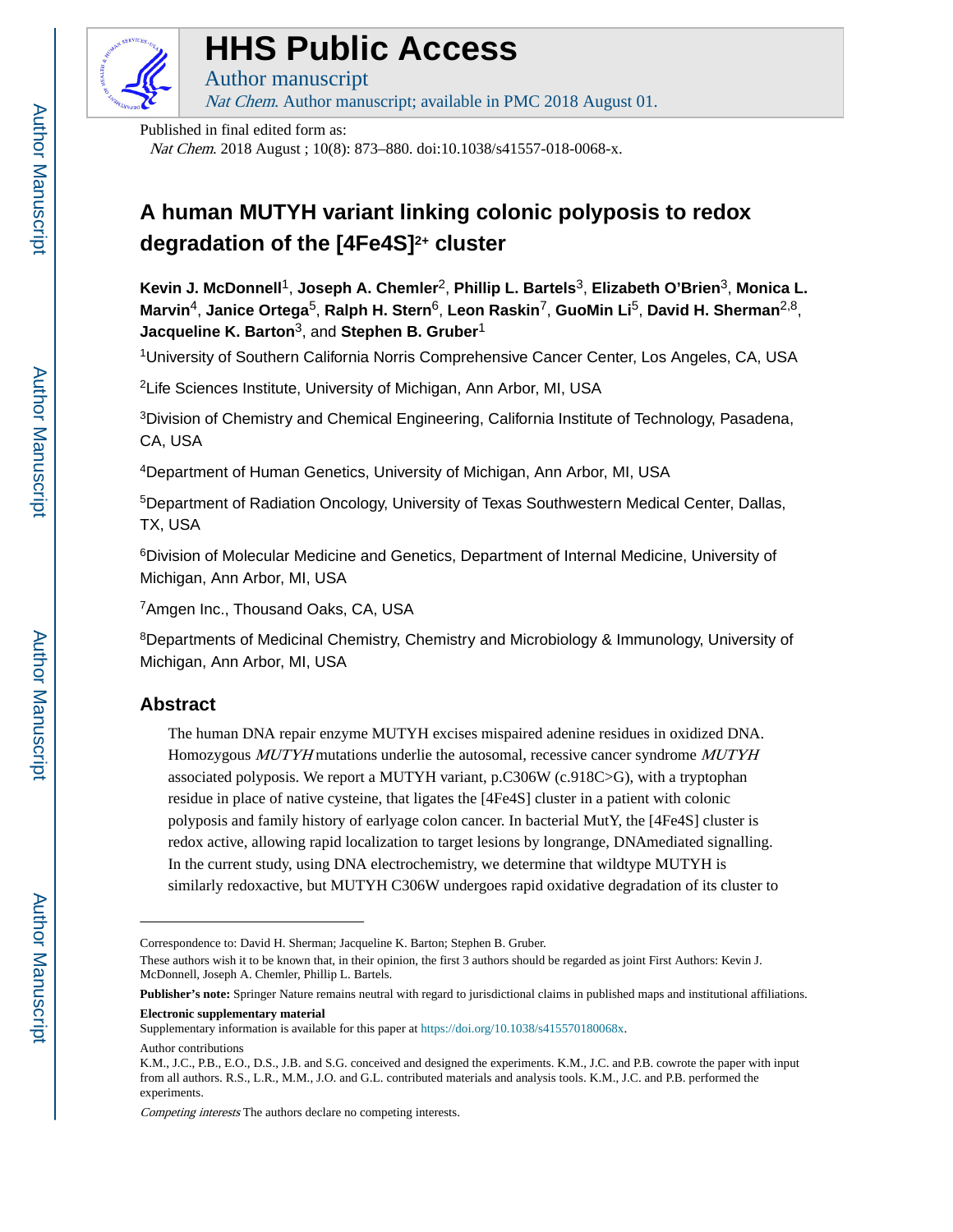[3Fe4S]+, with loss of redox signalling. In MUTYH C306W, oxidative cluster degradation leads to decreased DNA binding and enzyme function. This study confirms redox activity in eukaryotic DNA repair proteins and establishes MUTYH C306W as a pathogenic variant, highlighting the essential role of redox signalling by the [4Fe4S] cluster.

#### **Graphical abstract**

The  $[4Fe4S]^2$ <sup>+</sup> clustercontaining DNArepair enzyme MUTYH helps safeguard the integrity of Watson–Crick base pairing and the human genetic code. The MUTYH  $[4Fe4S]^{2+}$  cluster mediates DNA redox signalling and DNA lesion identification. Now, a MUTYH pathologic variant associated with catastrophic  $[4Fe4S]<sup>2+</sup>$  cluster redox degradation, impairment of DNA signalling and human colonic tumorigenesis has been identified.



In cells sustaining oxidative damage, genomic guanine residues are frequently oxidized to 8‐ oxo7,8dihydroguanine (8oxoG). Unlike guanine, 8oxoG can pair effectively with either cytosine or adenine bases, with potentially serious mutagenic consequences[1]. A DNA glycosylase conserved among species from bacteria to humans, known in humans as MUTYH, removes adenine from these 8oxoG:A mispairs as part of the base excision repair pathway. In humans, germline MUTYH mutations that impair enzymatic activity lead to an increase in G:C>T:A transversions that have been shown to result in missense mutations in the APC tumour suppressor gene in epithelial cells lining the colon. Mutations in APC are the first recognizable genetic events that initiate malignant transformation of normal colonic epithelia into polyps, specifically adenomas, before the acquisition of other mutations that complete the neoplastic conversion sequence from normal tissue through adenoma to carcinoma<sup>[2]</sup>. Biallelic mutations of  $MUTYH$  give rise to the autosomal recessive cancer genetic syndrome, MUTYHassociated polyposis (MAP)[3]. Typically, by their fifth decade, MAP patients develop 10–100 colonic polyps[4]. *MUTYH* variants are common, with a prevalence of at least 1–2% among western Europeans[5], and the colorectal cancer risk increases nearly 2 and 100fold for mono and biallelic MUTYH mutations, respectively[6].

The MUTYH protein comprises three major regions[7]: the N terminus, which contains the endonuclease III sixhelix barrel catalytic domain, the interdomain connector (IDC) and the C terminus, corresponding to protein residues 1–306, 315–366 and 368–500, respectively. The MUTYH N terminus contains a  $[4Fe4S]^2$ <sup>+</sup> cluster ligated by four cysteine residues; although metabolically expensive, the cluster is conserved in MutY homologues across all domains of life[8]. A rare exception is the yeast endonuclease III homologue Ntg1, which has no cluster, but one is present in a second yeast homologue (Ntg2)[9]. Indeed, the only organisms lacking a cluster in any MutY homologue are specialized anaerobes subject to lower levels of oxidative stress[10]. Studies performed on *Escherichia coli* MutY and its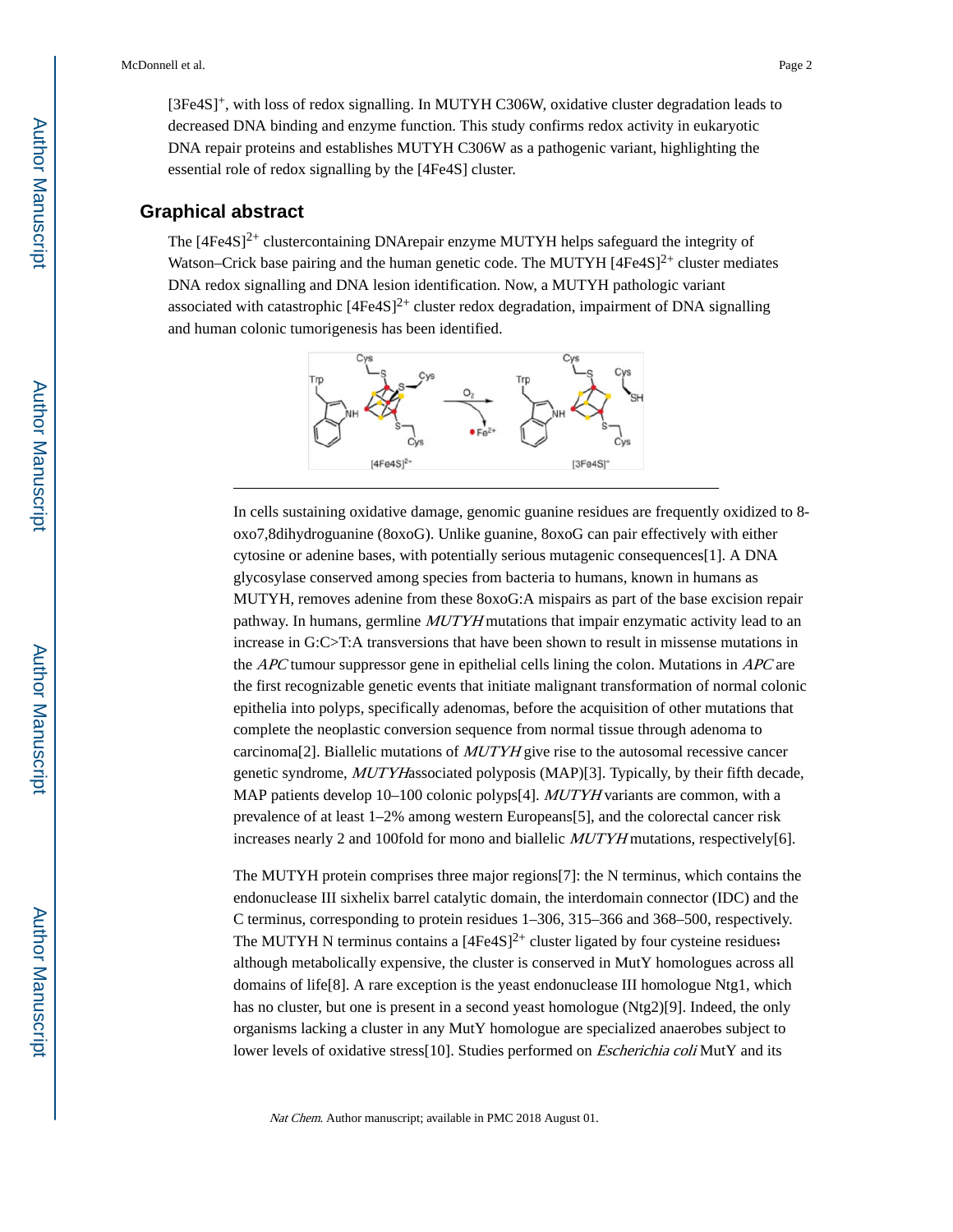homologue endonuclease III (EndoIII) have demonstrated that the cluster is unnecessary for structural integrity and is largely redoxinert in solution $[11, 12]$ . However, when E. coli MutY and EndoIII were incubated on duplex DNAmodified gold electrodes, a reversible redox signal centred near 80 mV versus normal hydrogen electrode (NHE) was observed for both proteins, and was identified as the  $[4Fe4S]^{3+/2+}$  couple, an assignment supported by electron paramagnetic resonance (EPR) spectroscopy[13]. Subsequent experiments with EndoIII on a graphite electrode in the presence and absence of DNA revealed that binding to the negatively charged DNA backbone shifts the redox potential of these proteins by about −200 mV, activating the cluster towards oxidation and resulting in a significant increase in binding affinity of the oxidized  $[4Fe4S]^{3+}$  form of the enzyme relative to the native  $[4Fe4S]^{2+}$  form $[14]$ .

These studies have led to a model in which [4Fe4S] base excision repair (BER) proteins with similar DNAbound redox potentials use reversible redox exchanges to signal to one another across the genome, taking advantage of the unique ability of DNA to conduct charge across the πstacked base pairs (bps) in a process known as DNAmediated charge transport (DNA CT)[15, 16]. DNA CT has both a very shallow distance dependence and an exquisite sensitivity to even slight disruptions in base pair stacking, making it an ideal lesion reporter. In our CT signalling model, oxidative stress generates highly reactive species, such as guanine radicals, which can then oxidize proteins including MutY[17]. If another [4Fe4S] protein is bound at a distal site and the intervening DNA is undamaged, it can send an electron through the DNA to reduce the first protein. Following reduction, the protein's affinity for DNA is decreased and the protein dissociates to another region of the genome, while the oxidized protein remains bound. In the presence of a lesion, DNA CT is impaired, and the oxidized protein will remain bound and diffuse towards the site of damage. Thus, DNA CT constitutes a means for [4Fe4S] proteins to scan a vast genome on a relevant timescale and redistribute in the vicinity of lesions. In the case of  $E$ , coli, longrange signalling by DNA CT has been estimated to reduce the damage search time from 45 min to 10min or less[18].

In the present study, we describe a novel MUTYH variant, p.C306W, identified in a patient exhibiting colonic polyposis. Using an  $E$ , coli overexpression system, this variant was generated together with wildtype (WT) MUTYH and the wellcharacterized pathologic variants Y179C and G396D. We used electrochemistry, UV–vis and EPR spectroscopy to compare the redox properties of these four MUTYH variants. Enzymatic activity and DNA binding parameters were determined using glycosylase assays and biolayer interferometry (BLI), respectively. Together, these results provide strong evidence for a primary function of the [4Fe4S] cluster in DNAmediated redox signalling and establish MUTYH C306W as a pathogenic variant, enhancing our understanding of the role of the [4Fe4S] cluster in human disease.

#### **Results**

#### **Identification and functional deficiencies of a novel MUTYH variant**

A novel germline *MUTYH* variant, c.918C>G (p.C306W), together with the previously welldescribed MUTYH mutation c.1187G>A (p.G396D), were identified in a patient with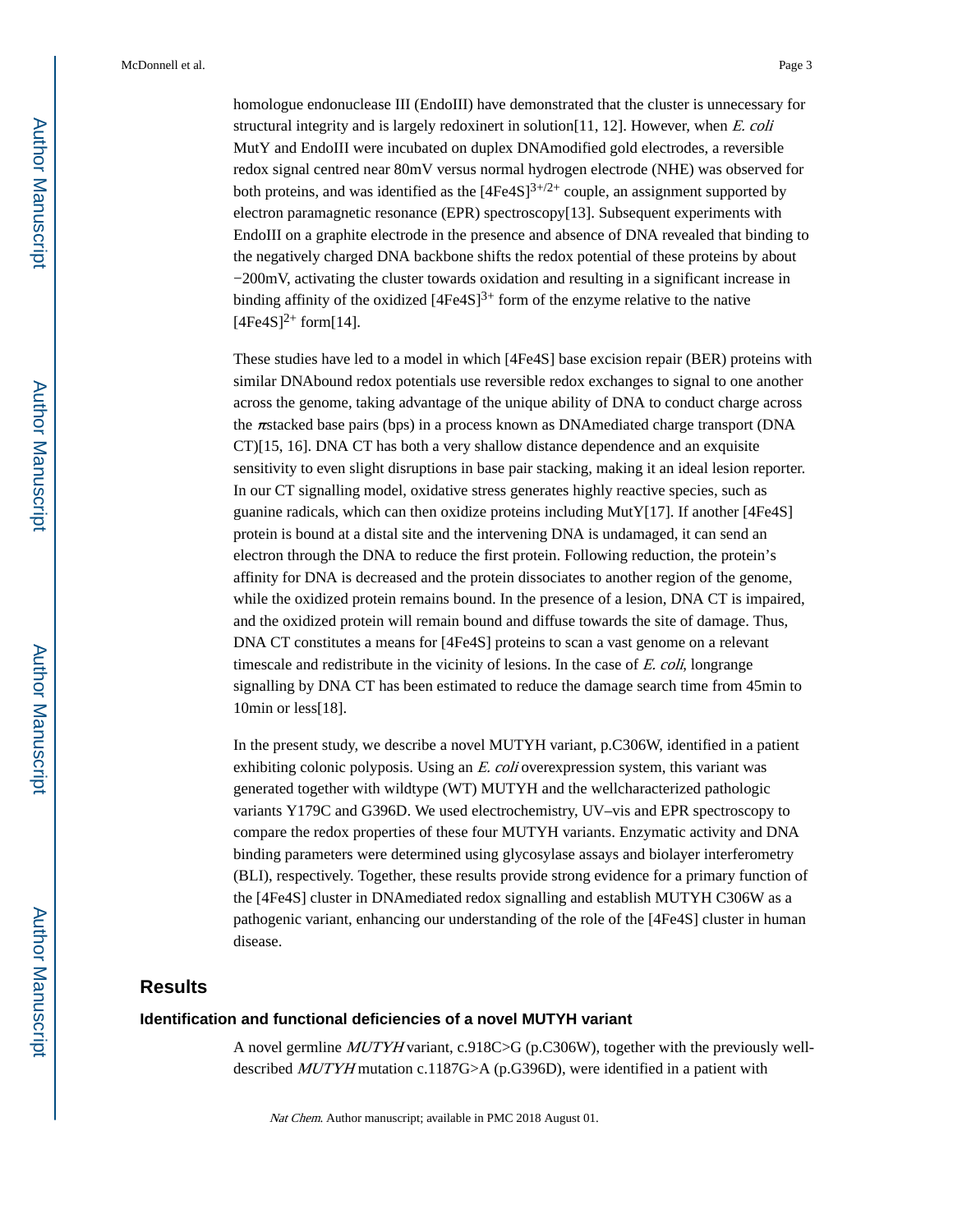colonic polyposis whose family history was significant for earlyage colon cancer. The cysteine at position 306 represents one of the four cysteine residues that mediate integration of the conserved MUTYH [4Fe4S] cluster. In bacterial MutY, cluster loss is associated with decreased protein function[12], which suggests that in MUTYH the C306W variant may affect the integrity of the [4Fe4S] cluster and represent a pathologic mutant (Fig. 1a illustrates the structure of bacterial MutY and identifies corresponding residues in MUTYH).

Supporting the potential pathogenicity of the novel ~918C>G variant, we established that this variant is situated in a trans chromosomal configuration relative to the ~1187G>A MUTYH mutation (Supplementary Fig. 1). Further evidence of the pathogenic nature of the  $\sim$ 918C>G variant was apparent in the sequence of the APC gene in somatic DNA originating from a colonic adenoma from the patient. This sequencing revealed the presence of a G:C>T:A transversion in the *APC* gene, which is the hallmark genetic lesion indicative of deficient MUTYHmediated DNA enzymatic repair[2] (Supplementary Fig. 2).

Four MUTYH proteins (WT, the wellcharacterized mutants G396D and Y179C, and the novel variant C306W) were overexpressed in E. coli and purified by nickel affinity chromatography. Monomeric MUTYH proteins were produced by treatment with 20mM βmercaptoethanol, followed by size exclusion fast protein liquid chromatography with validation by UV spectroscopy (Supplementary Figs. 3 and 4). Relative to WT MUTYH, G396D MUTYH demonstrated a significant decrease in glycosylase activity and Y179C a severe deficiency; comparative assessment of C306W MUTYH revealed a virtual absence of activity, thus establishing its pathogenicity (Fig. 1b). The glycosylase activities of aggregated MUTYH proteins were also assessed; in these experiments C306W was similarly deficient in glycosylase activity (Supplementary Fig. 5).

For a more complete functional comparison of the four MUTYH variants, we conducted timecourse glycosylase assays under multiple turnover conditions in order to quantitatively determine the proportion of active enzyme in each sample[19, 20, 21]. These assays were performed using dsDNA containing an 8oxoG:A mispair together with varying concentrations of MUTYH proteins. The experimental results demonstrate an initial burst of adenine excision activity proportional to the active fraction,  $A<sub>0</sub>$ , of the protein sample (Fig. 1c and Table 1). The excision reaction rate constants,  $k_B$  and  $k_L$ , were determined for the exponential and linear phases of the reaction, respectively (Table 1). Both WT MUTYH and G396D proteins had comparable linear rates for turnover and the highest fraction of active protein. In contrast, the C306W MUTYH mutant was essentially devoid of adenine excision activity and Y179C had no detectable turnover. The fractions of active MUTYH were then used to correct for the total amount of protein used in the glycosylase assay (Fig. 2d), confirming that WT MUTYH and G396D mutant had comparable activities, while C306W and Y179C mutants displayed poor activity. The poor activity observed in MUTYH C306W could have two possible explanations: either that this mutant was catalytically inactive or it was unable to bind specifically to DNA (as is the case with low activity in the weakly bound Y179C).

To help distinguish between these possibilities, we used BLI[22] to measure the binding parameters of the MUTYH proteins. We compared the binding of WT MUTYH and the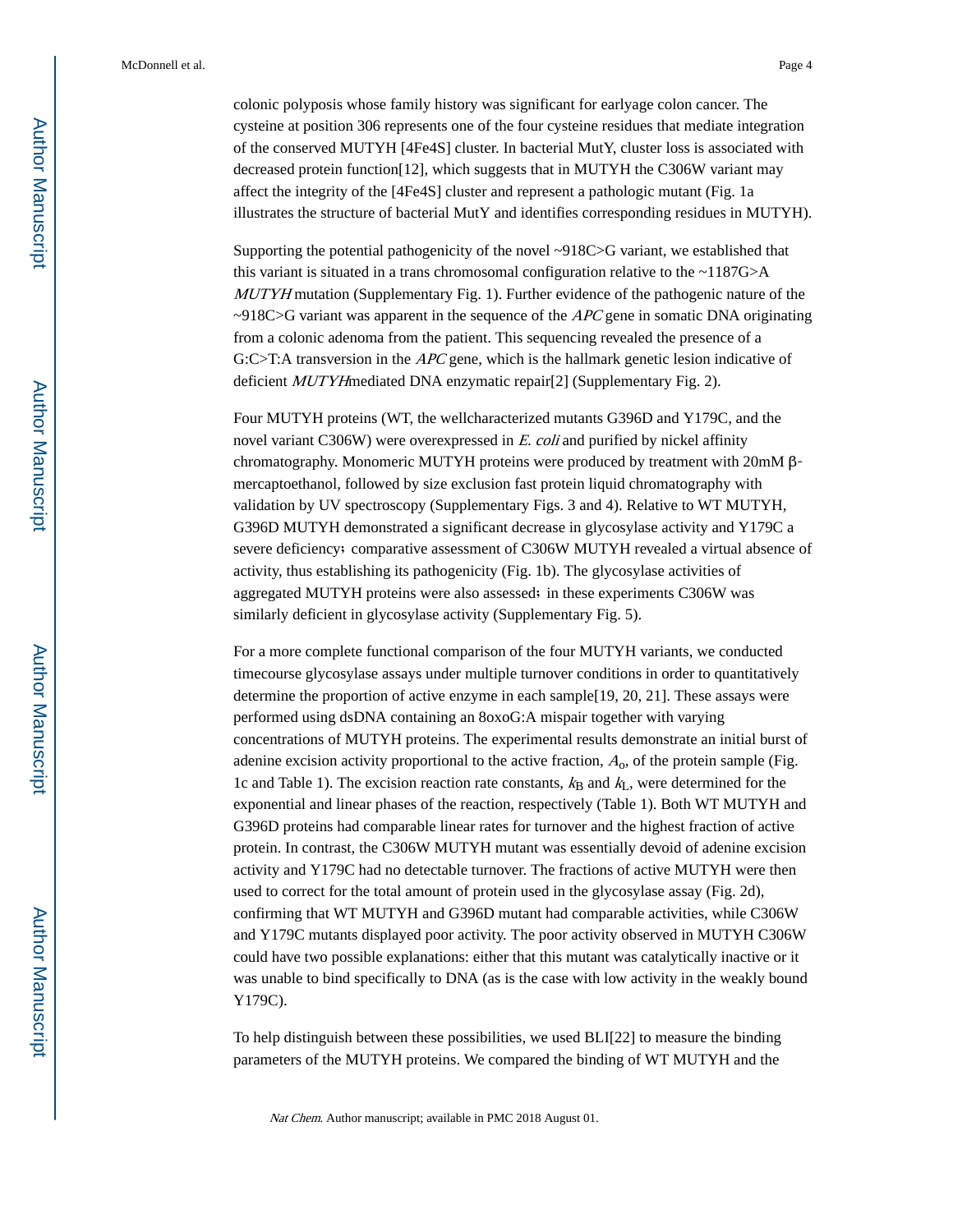G396D, Y179C and C306W mutants to DNA containing an 8oxoG:A mispaired duplex. Table 1 summarizes the binding kinetics. Relative to WT MUTYH, the G396D and Y179C variants demonstrated increasing values of  $K<sub>D</sub>$  primarily due to decreased association rates. There was no detectable binding for the C306W mutant within the protein concentration range tested, suggesting that the low activity levels observed in this mutant were due primarily to ineffective DNA binding.

Together, these data demonstrate the functional deficiency and establish the pathogenicity of the C306W MUTYH variant. In bacterial MutY, [4Fe4S] cluster loss is associated with decreased protein function[12], which suggests that in MUTYH the C306W variant may affect the integrity of the [4Fe4S] cluster, accounting for the pathogenicity of this mutant.

To assess the integrity of the [4Fe4S] cluster, iron loading of the clusters of WT MUTYH and mutants Y179C, G396D and C306W were compared by quantifying the iron present in each sample using inductively coupled plasma–highresolution mass spectrometry (ICP‐ HRMS) for elemental analysis[23]. Consistent with disruption of the Fe–S cluster loop in the C306W variant, this protein exhibited substantially lower iron content relative to the other MUTYH proteins tested (Table 2). However, UV–vis spectra taken from disrupted aggregates of all four variants distinctly showed the broad peak centred at 410 nm that is characteristic of a [4Fe4S] cluster, indicating that MUTYH C306W is still capable of binding an intact cluster and further suggesting that loading by cellular machinery is still effective (Supplementary Fig. 6). In addition, circular dichroism (CD) spectra of WT MUTYH and the C306W mutant were indistinguishable, confirming that no global conformational changes were induced by this mutation (Supplementary Fig. 6). Thus, the low cluster content, as measured by ICPHRMS, was instead tentatively associated with decreased protein stability in this mutant, and subsequent electrochemical and EPR experiments were used to more reliably examine the [4Fe4S] cluster properties in detail.

#### **DNA-bound electrochemistry of WT and mutant MUTYH**

Having observed that MUTYH C306W appeared to incorporate less iron despite its capacity to bind an intact cluster, we next assessed its redox properties on DNAmodified gold electrodes alongside WT, G396D and Y179C MUTYH (Fig. 2). We reasoned that electrochemical analysis would aid these studies for two reasons: first, access to highly purified WT MUTYH allowed us to determine if the human protein behaved in a manner similar to its bacterial counterpart, and, second, electrochemical monitoring would provide an effective way to assess the stability of MUTYH C306W over time. Specifically, we expected that the predicted instability of MUTYH C306W would result in electrochemical signals that were either smaller than WT or less stable over time.

In these experiments, MUTYH was incubated in storage buffer (20 mM Tris, pH 7.4, 100 mM NaCl, 1mM DTT, 10% glycerol vol/vol) and periodically scanned by cyclic voltammetry (CV) and square wave voltammetry (SQWV). Aggregated protein preparations were treated with 20 mM βmercaptoethanol and exchanged into storage buffer with fresh DTT immediately before electrochemical analysis. UV–vis spectroscopy confirmed that treated proteins were monomeric and contained intact [4Fe4S] clusters. Notably, cluster loading in monomeric WT MUTYH prepared from disassembled aggregates was significantly lower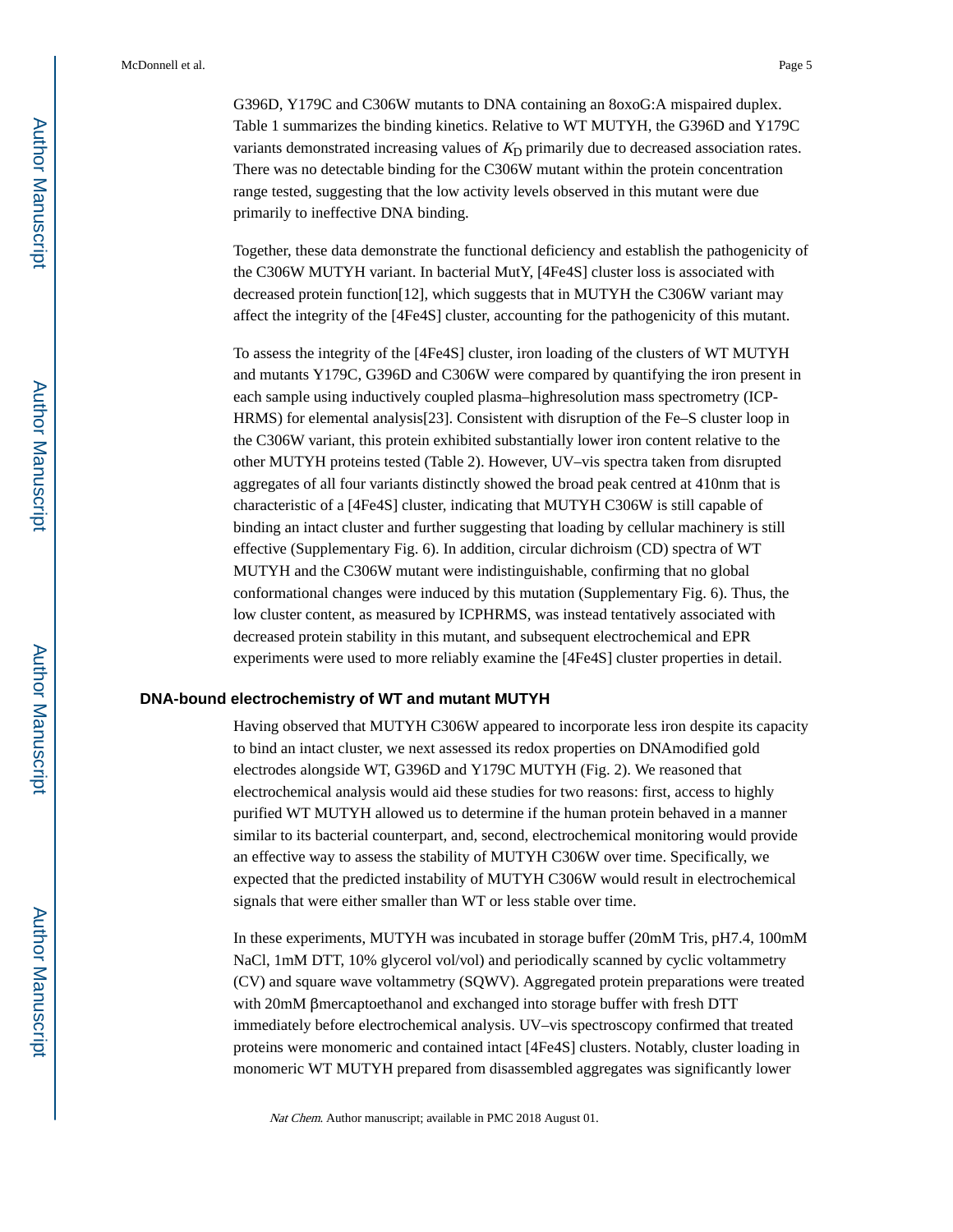than expected (~15% as determined from the  $A_{410}:A_{280}$  ratio), but the low loading actually turned out to be advantageous for these experiments. Because apoproteins may bind some available DNA on the surface and thus decrease signal amplitude, the most important factor in making direct comparisons between different MUTYH proteins on an electrode is not absolute loading (although high levels are ideal) but that each variant is similarly loaded with a [4Fe4S] cluster. Fortunately, this turned out to be the case, with the MUTYH C306W samples also ~15% loaded as determined by UV–vis spectroscopy (Supplementary Fig. 6).

To test multiple conditions simultaneously, DNA monolayers were prepared on multiplexed gold electrodes, which enabled up to four experiments to be conducted in parallel[24]. In this case, half of the available quadrants consisted of unmodified well matched (WM) DNA and half of substrate trap FA:OG DNA, which was included in an effort to enhance the signal amplitude by increasing the DNA binding affinity. In addition, both highdensity (formed in the presence of 100 $m$ M MgCl<sub>2</sub>) and lowdensity monolayers were compared on a single chip. DNA surface density is an important parameter for protein experiments[24]: highdensity films have more DNA on the surface  $(30–50$ pmol/cm<sup>-2</sup>), which can improve DNAmediated signalling by sterically hindering large proteins, while lowdensity films contain less DNA (15–20 $p$ molcm<sup>-2</sup>), which can be more readily accessible to proteins[25, 26]. Overall, the effect of each type of film is likely to depend strongly on the particular protein being studied, and both have been used in previous studies[24].

In the case of WT MUTYH at a concentration of  $\sim$ 2.5 $\mu$ M [4Fe4S] cluster, a reversible redox signal with a midpoint potential of  $106±1mV$  versus NHE was immediately apparent, and increased over the course of the experiment (Fig. 3). The midpoint potential was similar to the 65–95 mV (versus NHE) range reported for other [4Fe4S] proteins bound to DNA, with the slightly higher potential of MUTYH most probably attributable to the distinct buffer conditions. Although the signals were relatively small, they were readily quantifiable: on lowdensity films containing WM DNA, CV peak areas were  $31\pm1\times10^{-2}$  nC for the reductive peak and  $-33\pm 2\times 10^{-2}$  nC for the oxidative peak, while the equivalent values on highdensity films were  $25\pm2\times10^{-2}$  nC and  $-27\pm3\times10^{-2}$  nC, respectively. Interestingly, no significant differences in signal intensity were observed between WM and FA:OG DNA, with CV reductive and oxidative peak charges of  $28 \pm 1 \times 10^{-2}$  nC and  $-34 \pm 4 \times 10^{-2}$  nC on lowdensity FA:OG DNA films and  $24\pm2\times10^{-2}$  nC and  $-24\pm1\times10^{-2}$  nC on highdensity films. The FA:OG substrate trap is known to increase the binding affinity of the very similar murine Mutyh on a 30mer duplex by an order of magnitude[27], and the absence of any clear change in signal intensity suggests that our system is not sufficiently sensitive to detect this difference. Several possible explanations exist for this insensitivity. First, it may be that the absolute amount of accessible DNA on either surface is too low to detect a difference between WM and FA:OG substrates. Alternatively, the significant amount of apoprotein present may have blocked some of the accessible DNA from fully loaded protein. A further complicating factor may be the presence of DNA tethered to a surface rather than in solution, which might lower the chances of protein encounter. Despite these potential limitations, we were able to definitively observe and quantify signals from DNAbound MUTYH.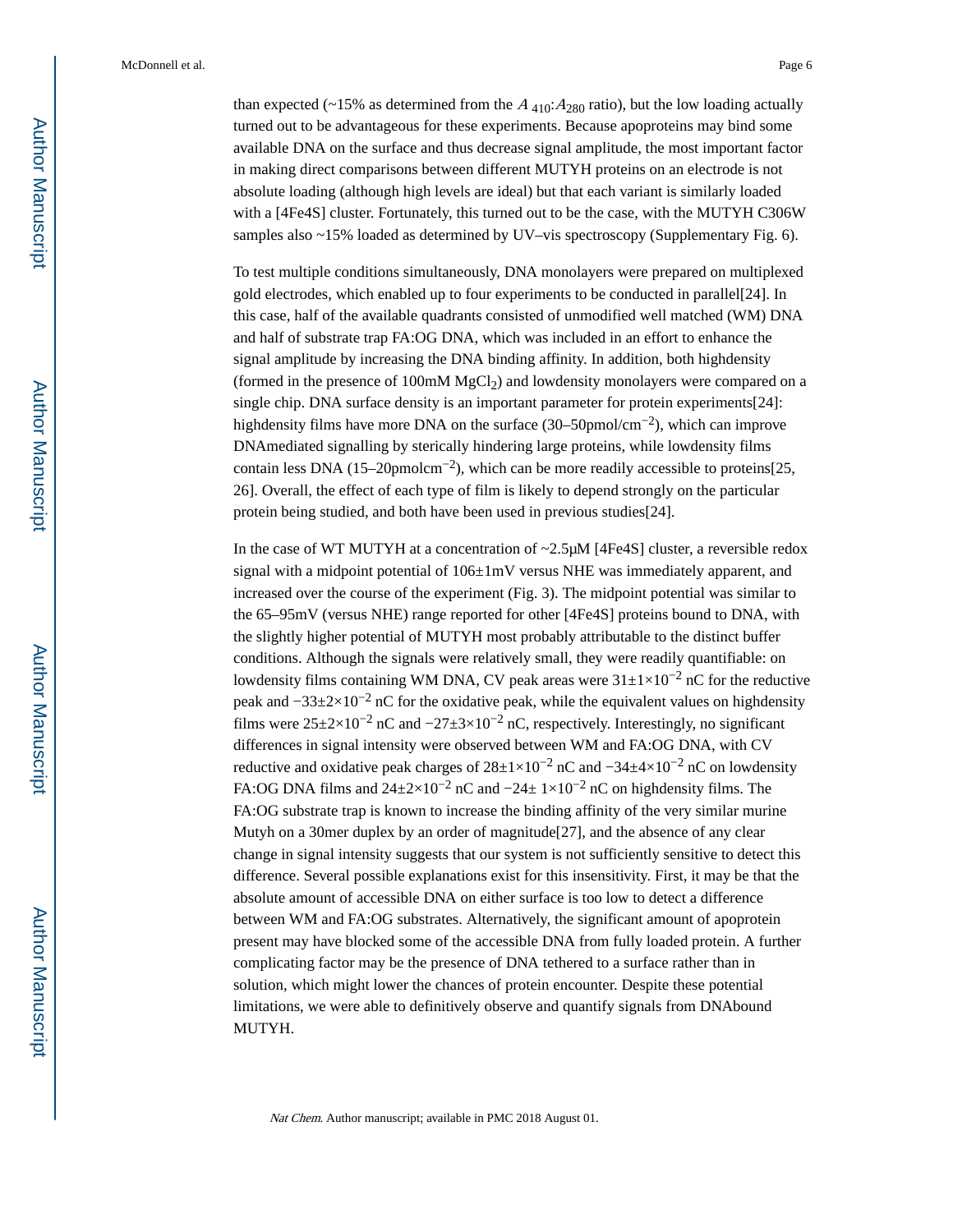The signal from MUTYH C306W (also at the  $\sim$ 2.5 $\mu$ M [4Fe4S] cluster) was comparable in both potential and maximum size to WT, although the signal size was considerably more variable between experiments. Although it was not clearly CTdeficient, as might have been expected, the C306W signal decreased in size at a steady rate after 1–2h of incubation, consistent with the loss of iron seen by ICPHRMS. In addition, the intensity of a second, irreversible peak centred around −50 mV versus NHE increased as the reversible  $[4Fe4S]^{3+/2+}$  signal decayed. This secondary peak was unprecedented among BER proteins on DNAmodified electrodes, but its growth in parallel with loss of the reversible signal suggested that it was some form of degradation product.

Although all of the DNAprocessing enzymes studied thus far have shown stabilization of the  $[4Fe4S]^{3+}$  form on DNA binding to yield a reversible  $[4Fe4S]^{3+}/2+}$  signal on an electrode, loss of iron by the oxidized  $[4Fe4S]^{3+}$  species to form the  $[3Fe4S]^{+}$  cluster has been reported in bacterial MutY and EndoIII when the samples were frozen for EPR under aerobic conditions[13]. As this is the first step in cluster degradation, we considered the [3Fe4S] cluster to be a likely candidate for the identity of this unexpected MUTYH C306W species. At approximately −50mV versus NHE, the MUTYH C306W secondary peak fell within the range of reported  $[3Fe4S]^+$  cluster potentials [28], supporting assignment to this species. The irreversible nature of the signal was unusual, given that [3Fe4S] clusters can typically access a reversible 1+/0 redox couple, but, given the significant effect of even a single unit of cluster charge on DNA binding affinity[14], irreversibility could be explained as protein dissociation from DNA on reduction to the neutral  $[3Fe4S]^0$  cluster.

Confirming that the [4Fe4S] cluster degradation observed in MUTYH C306W was unique to this mutant, electrochemical analysis of DNAbound Y179C and G396D (both 2.5 μM in storage buffer) yielded reversible signals at nearly the same potential as WT with no secondary peak present (Table 3). Like WT, the signals from both of these variants increased over time and remained stable for several hours (Fig. 3). Notably, the Y179C signal was only about half as large as that for the WT, which is consistent with the reported lower binding affinity of this mutant relative to both WT and G396D (7.5 nM for Y179C versus 2.2 and 4.9 nM for WT and G396D, respectively)[19]. Overall, however, both mutants were more similar to WT than C306W in their redox properties, which was unsurprising given that the cluster in these variants is unaltered. The propensity for the MUTYH C306W cluster to degrade by redox activity provides a possible explanation for the low DNAbinding affinity observed with BLI binding studies, as previous MutY studies have demonstrated that apoprotein lacking cluster remains structurally intact, but exhibits defective DNA binding[12].

#### **Characterization of the C306W degradation product**

In an effort to characterize the MUTYH C306W cluster degradation product more fully, we proceeded to assess its dependence on oxygen, which is often involved in [3Fe4S]<sup>+</sup> cluster formation[13]. Specifically, we employed electrochemical and UV–vis spectroscopic analysis to compare aerobically oxidized proteins with those maintained in an anaerobic environment. For an effective comparison, a single C306W sample was concentrated and one half of the sample was diluted to 2.5 μM in degassed buffer and placed on a chip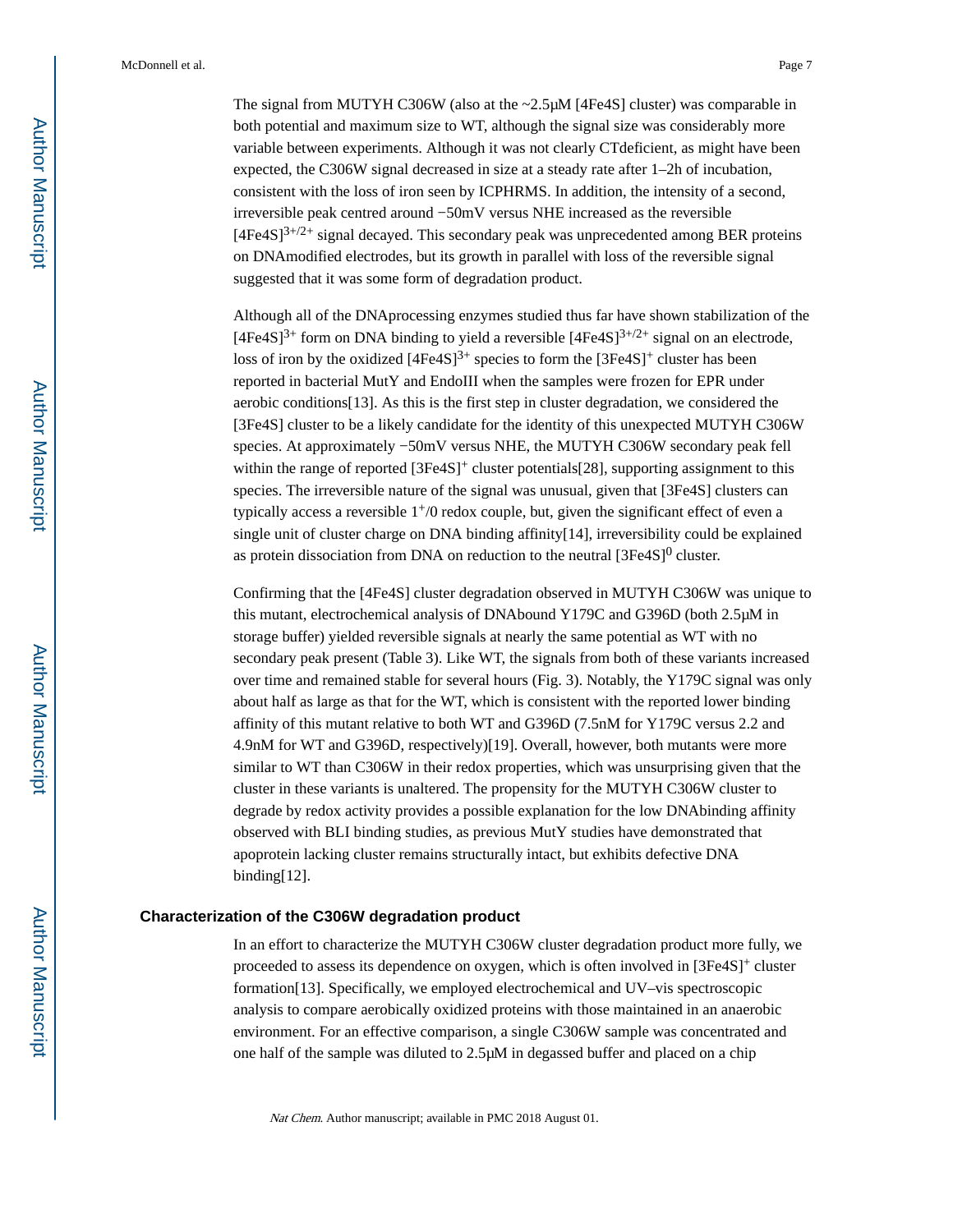containing lowdensity WM DNA in an anaerobic glove bag (95%  $N<sub>2</sub>/5%$  H<sub>2</sub> atmosphere), while the other half was maintained in aerobic conditions and oxidized on a DNAmodified gold rod electrode held at 0.412  V versus NHE. The anaerobic sample was scanned periodically by CV and SQWV, and, following electrolysis, the oxidized sample was transferred to the glove bag and added to a separate quadrant on the same chip. In addition to electrochemistry, UV–vis spectra were recorded before and after electrolysis both to observe changes in the 410 nm peak and to ensure that the oxidized sample did not aggregate.

Quantification of the total charge passed during electrolysis indicated nearcomplete oxidation of the aerobic protein by ~60 min. Before electrolysis, the UV–vis spectrum showed the broad peak centered at 410 nm characteristic of a [4Fe4S] cluster, but, after oxidation, the absorbance increased over a broad range from 700 to 300 nm, with a poorly defined peak around 410nm and a substantial shoulder between 400 and 300nm (Fig. 3). Such absorbance features are a general characteristic of cluster oxidation, although UV–vis spectra alone are insufficient to precisely identify the oxidized species generated[29]. Importantly, the 280 nm peak remained sharp and distinct even after oxidation, and the spectrum was not elevated at 800nm, demonstrating that the protein had not aggregated and confirming that all changes were due solely to cluster oxidation. This result stands in stark contrast to the soluble MUTYH aggregates observed in both WT and C306W in the absence of DTT, which were visibly cloudy with a Ushaped UV–vis spectrum characteristic of aggregation, highly elevated absorbance at 800 nm, no distinct [4Fe4S] peak, and a very slight 280 nm peak visible only as a shoulder (Supplementary Fig. 6).

CV of the aerobically oxidized C306W MUTYH variant revealed an irreversible peak comparable in size to the main reversible peaks; in contrast, the equivalent peak in the anaerobic sample was much smaller than the main peak and had not changed from initial levels (Fig. 3). Furthermore, the reversible signal of the anaerobic sample increased over time and exceeded even the strongest signals observed for aerobically incubated WT MUTYH, which was even more intriguing given that the anaerobic sample had been incubating on the electrode for several hours. Supporting greater instability of the C306W [4Fe4S] cluster, aerobic oxidation of WT MUTYH gave low bulk electrolysis yields, and no readily apparent irreversible peak was present by CV. In addition, the UV–vis spectra of WT before and after oxidation were indistinguishable. Taken together, the apparent sensitivity of MUTYH C306W to oxidation and degradation in air along with the absence of any observable degradation in aerobically oxidized WT MUTYH supported the assignment of the secondary peak to a  $[3Fe4S]^+$  cluster, although these techniques alone could not verify this identity.

#### **EPR spectroscopy of MUTYH**

Having confirmed that the C306W degradation product was an oxidized species forming under aerobic conditions, we turned to EPR spectroscopy as a final step towards its definitive identification. EPR provides a means of distinguishing among different paramagnetic species and is commonly used to study Fe–S proteins[28, 29, 30]. Although EPR analysis can be very informative, there were two general concerns with respect to MUTYH. First, EPR experiments are generally performed with significantly higher levels of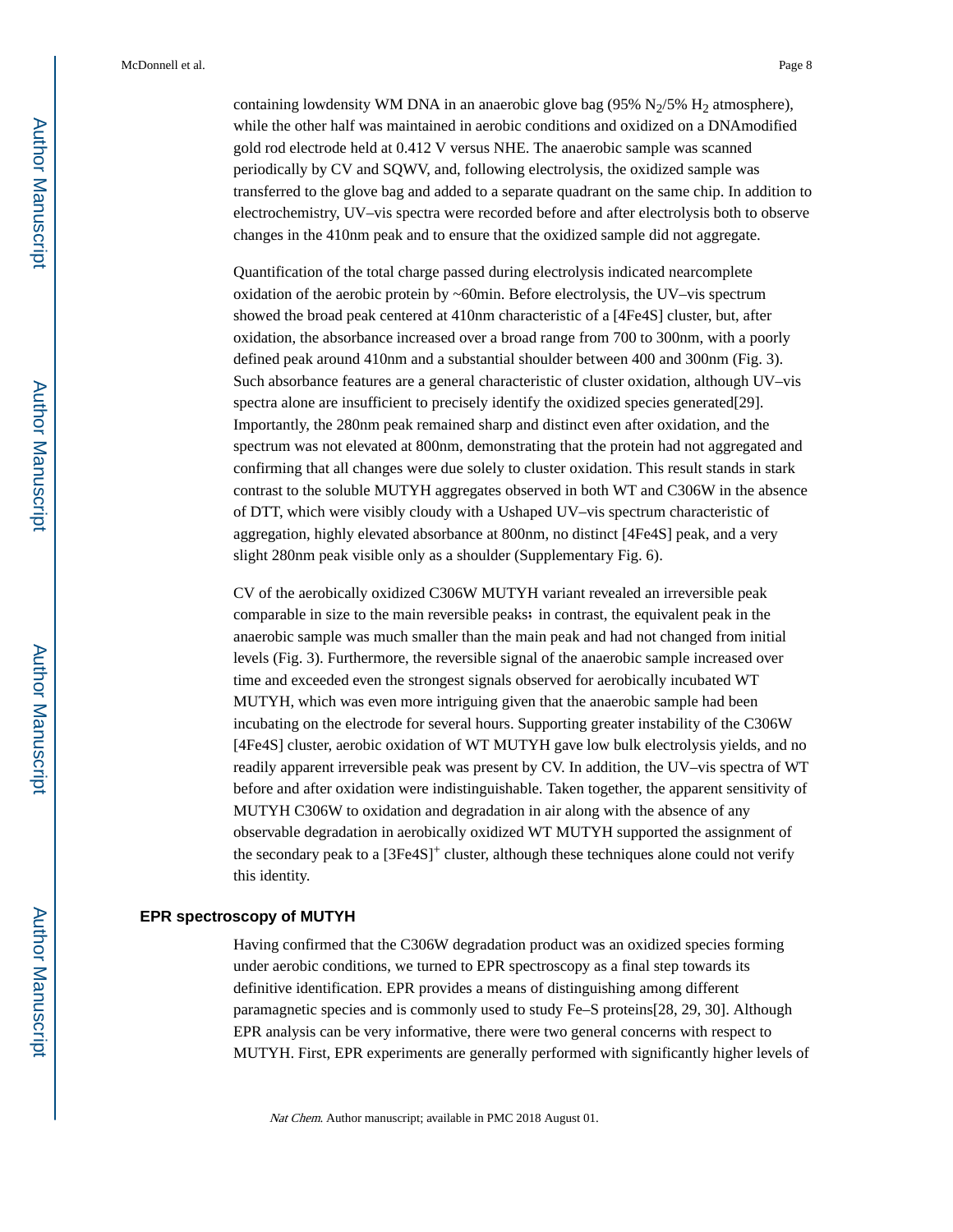concentrated protein than those used in our electrochemical experiments with MUTYH: signals have been reported for 10 $\mu$ M E. coli EndoIII[13] and ~9 $\mu$ M DNA polymerase  $\delta$  (ref. [31]), but even these were still three to four times more concentrated than the MUTYH samples. Second, the low temperatures necessary to resolve signals from [4Fe4S] clusters (10–35 K) require the samples to be frozen before analysis, which can impact protein stability if the buffer pH changes with temperature, as is the case for the Tris buffers used in our MUTYH studies[32].

Therefore, before attempting EPR, all MUTYH variants were concentrated and exchanged into a HEPES buffer (20 mM HEPES, pH 7.4, 100 mM KCl, 1 mM DTT, 10% glycerol vol/ vol, pH 7.4), and potassium was used in place of sodium as a further precaution to stabilize the pH at low temperature[33]. UV–vis spectroscopy and electrochemistry (Supplementary Fig. 6; for details see Supplementary Section VIII) were used to confirm protein stability in HEPES and to verify that the redox properties remained comparable. As observed in the UV–vis spectra (Fig. 3), all MUTYH variants maintained their monomeric form in this buffer, although they could not be concentrated beyond 15 μM without forming soluble aggregates. When such aggregates did form, they were readily resolved by simple dilution, and the UV–vis spectra of WT MUTYH and mutants Y179C and G396D all retained a sharp 410 nm peak with ~15% cluster loading even after an additional freeze–thaw cycle one week after buffer exchange (Fig. 3). In contrast, the spectrum of the MUTYH C306W protein closely resembled the aerobically oxidized sample described previously (Fig. 3). Oxidation may have occurred over the extended aerobic buffer exchange process or during the freeze– thaw cycle on the day of EPR experiments. Because the extinction coefficient at 410 nm was unknown for the MUTYH C306W product, we estimated cluster loading in this mutant by comparing the magnitude of absorbance with the earlier aerobically oxidized sample, yielding a concentration comparable to the other variants.

All EPR spectra of MUTYH proteins were obtained with 15 μM WT and C306W and 5 μM G396D and Y179C (the latter mutants were not available in larger amounts). From the broadened UV–vis absorption, we predicted that the corresponding EPR spectrum would show evidence of either the [3Fe4S]+ cluster or a more advanced degradation product, while WT, Y179C and G396D were expected to be diamagnetic and thus EPR silent. Unexpectedly, all of the samples showed a small, broad signal with a shoulder at  $g=2.04$ (Fig. 3) most likely attributable to oxidation during the aerobic freezing process, as reported previously for E. coli EndoIII and MutY. Nonetheless, MUTYH C306W protein displayed a much sharper signal with a clear peak centred at  $g=2.018$  (Fig. 3), which is characteristic of [3Fe4S]<sup>+</sup> clusters[28, 30]. Importantly, the C306W EPR signal, but not the broad signals of WT and the other MUTYH variants, closely resembled spectra from chemically oxidized E. *coli* EndoIII and MutY that were also assigned to the  $[3Fe4S]^+$  cluster [13]. Although some of the C306W [4Fe4S] degradation may have occurred during sample freezing, the significantly larger and sharper EPR signal relative to the other variants, coupled with the UV–vis spectrum indicating previous oxidation, contradict this notion.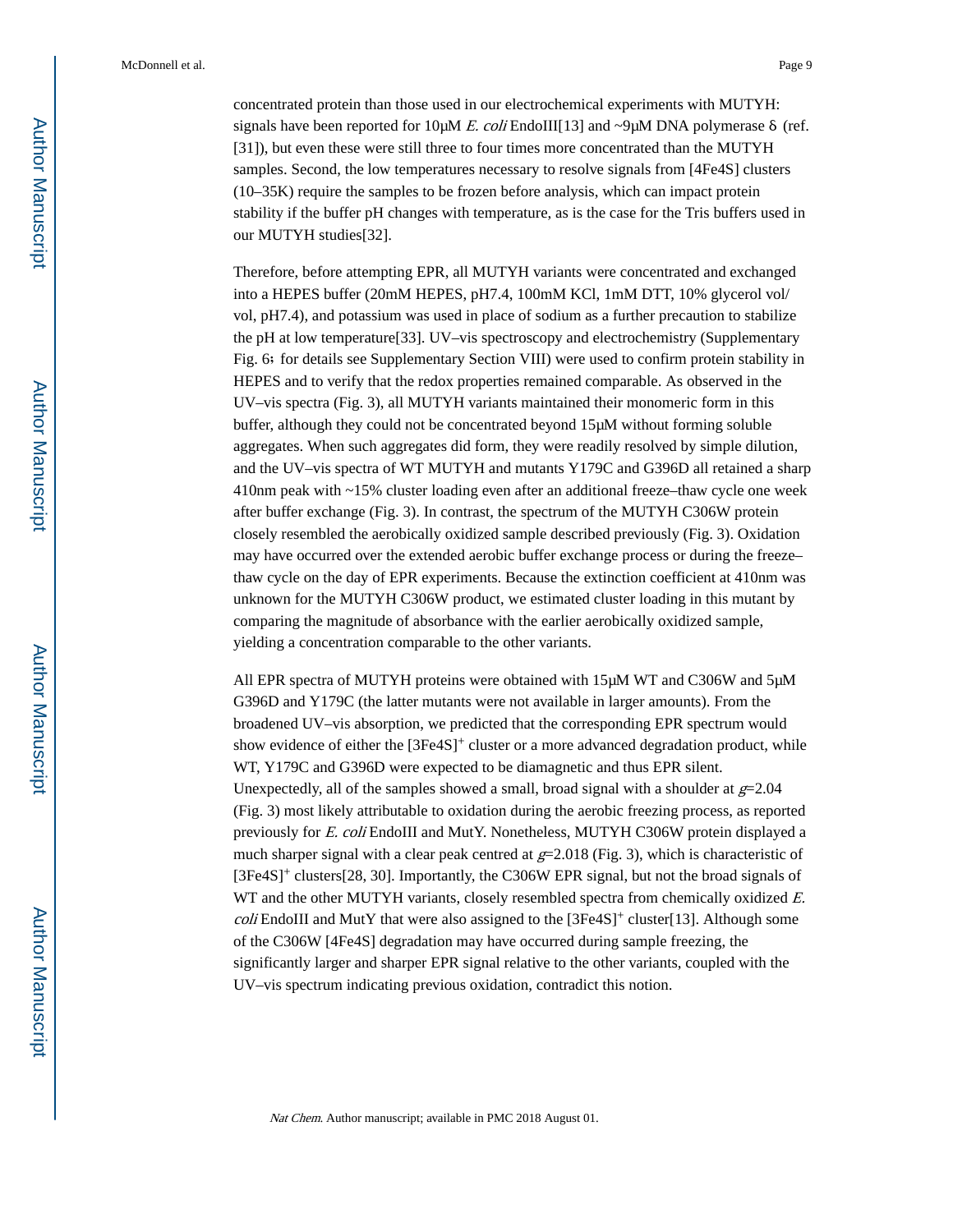#### **Discussion**

In the present study we describe a novel MUTYH variant, C306W, and its association with the development of colonic polyposis and a family history of colon cancer. We determined that the C306W variant lacks DNA abscission activity and has decreased ability to bind target DNA, establishing the pathogenicity of this variant. In C306W MUTYH there is loss of a cysteine residue that ligates the MUTYH [4Fe4S] cluster. This finding raised the possibility that the loss of the cysteine might disrupt the integrity of the [4Fe4S] cluster and provide an explanation for the pathogenicity associated with MUTYH C306W. The observation by ICPHRMS that the [4Fe4S] cluster of C306W exhibits significantly lower iron content further bolstered this hypothesis and prompted an electrochemical, mechanistic investigation of the MUTYH [4Fe4S] cluster and the effect of cysteine loss in the C306W variant.

Towards this end, we present direct evidence of redox signalling in eukaryotic MUTYH. DNAmodified electrochemical analysis revealed the redox potentials of all MUTYH variants studied to be in general agreement with earlier work (Table 3), with the potentials as measured in HEPES buffer almost identical to those obtained for E. coli MutY in phosphate buffer[13]. The similarity of the WT MUTYH electrochemical signals to those of the  $E$ . coli protein strongly supports the notion that the primary function of the conserved [4Fe4S] cluster is redox activity in all organisms. Furthermore, the DNAmediated nature of this signal in MUTYH suggests that a process akin to the DNAmediated redoxbased damage search observed in bacteria may also be present and operating in humans.

Unlike WT MUTYH, the C306W mutant showed an unexpected, and irreversible, reduction between −50 and −100 mV versus NHE, in combination with loss of the reversible signal at ~100 mV versus NHE; EPR spectroscopy confirmed this additional signal to be the [3Fe4S]  $^{+/0}$  couple. The observed degradation and poor DNA binding in MUTYH C306W are consistent with the higher DNA binding affinity associated with increasing charge in [4Fe4S] clusters, in which coulombic effects cause the  $[4Fe4S]$ <sup>3+</sup> cluster to bind the DNA polyanion significantly more tightly than the  $[4Fe4S]^{2+}$  form [14]. The relationship of cluster charge to binding affinity predicts that the  $[3Fe4S]^+$  and  $[3Fe4S]^0$  degradation products, with one and zero net charges, would bind much more weakly to DNA than the  $[4Fe4S]^{2+}$  form, consistent with the irreversible reduction observed in degraded MUTYH C306W. Overall, our results suggest that, for MUTYH C306W, ordinary redox activity on DNA would lead to oxidation to the  $[4Fe4S]^{3+}$  state, as is typical in these proteins, but the lower stability of the cluster would promote the loss of an iron atom and irreversible dissociation following a second redox signalling cycle. Ultimately, this process could result in the low iron content measured by ICPHRMS, an effect that might well be exacerbated if the dissociated  $[3Fe4S]$ <sup>0</sup> form degraded further when removed from the protective environment of DNA. Cluster degradation in MUTYH C306W is also consistent with the low levels of glycosylase activity and poor DNA binding affinity as measured by BLI (Table 1), which are attributes of bacterial MutY following cluster removal[12]. This inherent instability of the C306W [4Fe4S] cluster and consequent loss of function we propose to be a source of pathogenicity in this MUTYH variant.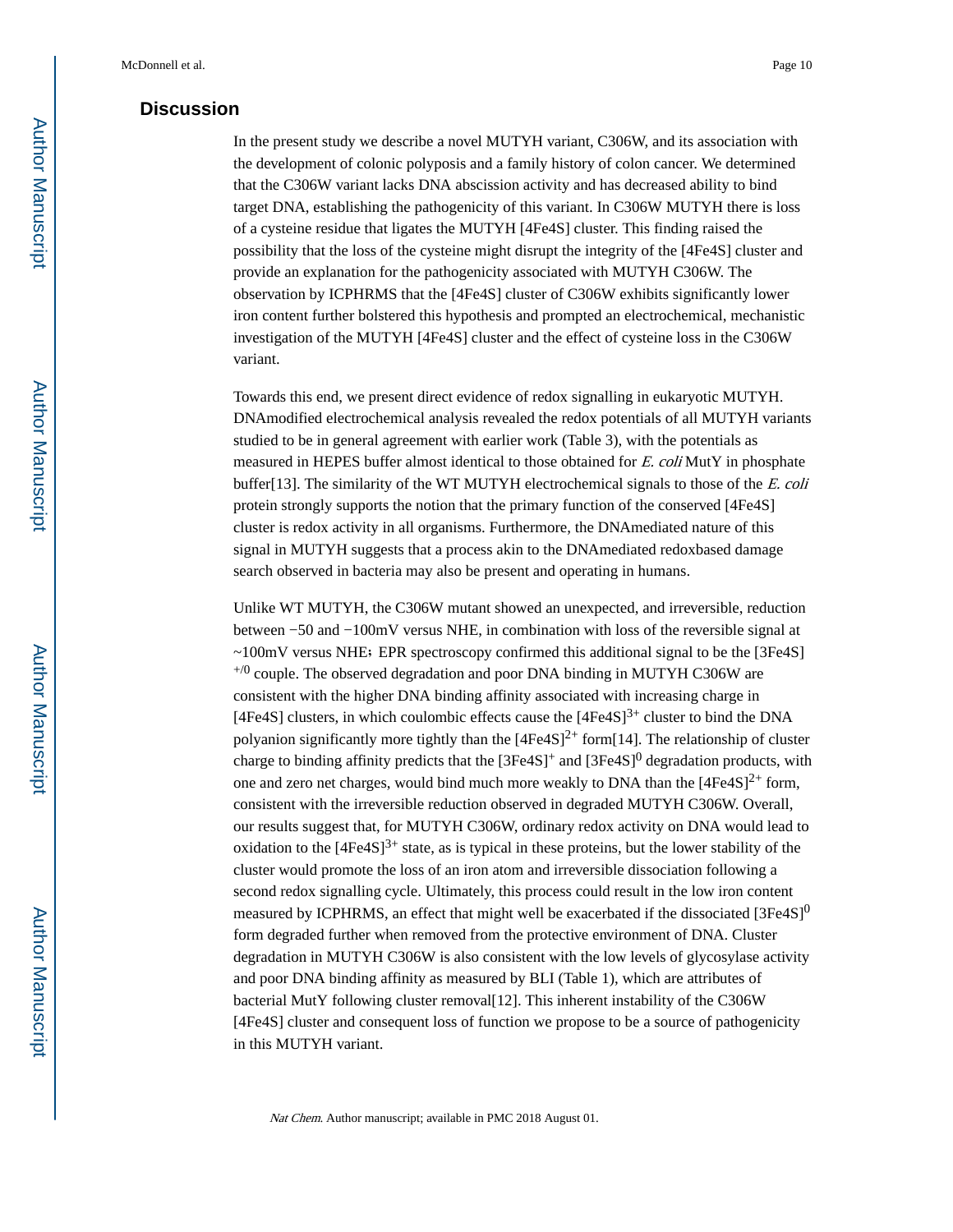With regard to other potential sources of pathogenicity, we recognize that MUTYH is also regulated by posttranslational modifications, including phosphorylation and ubiquitination, that could be altered by this mutation[34, 35]. However, these sites are in different regions of the protein relative to the [4Fe4S] domain, and are thus unlikely to be affected by this particular mutation. Thus, redoxstimulated cluster degradation is most likely the primary cause of pathogenicity in MUTYH C306W.

The irreversible [3Fe4S] cluster signal seen in MUTYH C306W has not been observed previously in electrochemical studies of DNAprocessing [4Fe4S] proteins, but the signal was within the same redox potential range reported for the  $[3Fe4S]^{+/0}$  couple of bacterial Ni–Fe hydrogenase and fumarate reductase enzymes[36, 37]. In E. coli MutY, [4Fe4S] cluster ligand substitution of the corresponding cysteine residue has been shown to be defective in DNA binding, similar to the situation with MUTYH C306W[38]. We note, however, that none of the substitutions involving E. coli MutY occurred with a residue as bulky as tryptophan[38].

Given the results obtained for MUTYH C306W, it appears probable that mutations in other residues that alter the region around the [4Fe4S] cluster will be similarly deficient in their ability to mediate repair of oxidatively damaged DNA in  $vi\sigma$ [39, 40, 41, 42, 43]. Indeed, both germline and somatic alterations in other cysteines comprising the [4Fe4S] cluster and the four arginines that participate in hydrogen bonding to the cysteines coordinating the cluster[44] (Supplementary Tables 1 and 2) have been identified and are associated with colorectal as well as other cancers[7]. It is probable that these mutations also result in instability, degradation and dysfunction of the [4Fe4S] cluster secondary to the same mechanisms detailed above. The effects of these lesions as well as the C306W variant underscore the importance of the [4Fe4S] cofactor in establishing competent MUTYHmediated DNA repair.

The current study advances our basic electrochemical understanding of the redox chemistry, function and integrity of the [4Fe4S] cluster, as well as providing insight into the pathologic sequelae resulting from disruption of the cluster. Specifically, we have documented and provided an explanation for a novel mechanism of colonic polyposis and cancer predisposition linked to electrochemical compromise of the MUTYH [4Fe4S] cluster. Future studies, we anticipate, will provide additional clarification of the central role of the [4Fe4S] cluster in MUTYHmediated DNA repair and its underlying electrochemistry.

#### **Reporting Summary**

Further information on experimental design is available in the Nature Research Reporting Summary linked to this article.

#### **Data availability**

The data sets generated during and/or analysed during the current study are available from the corresponding author.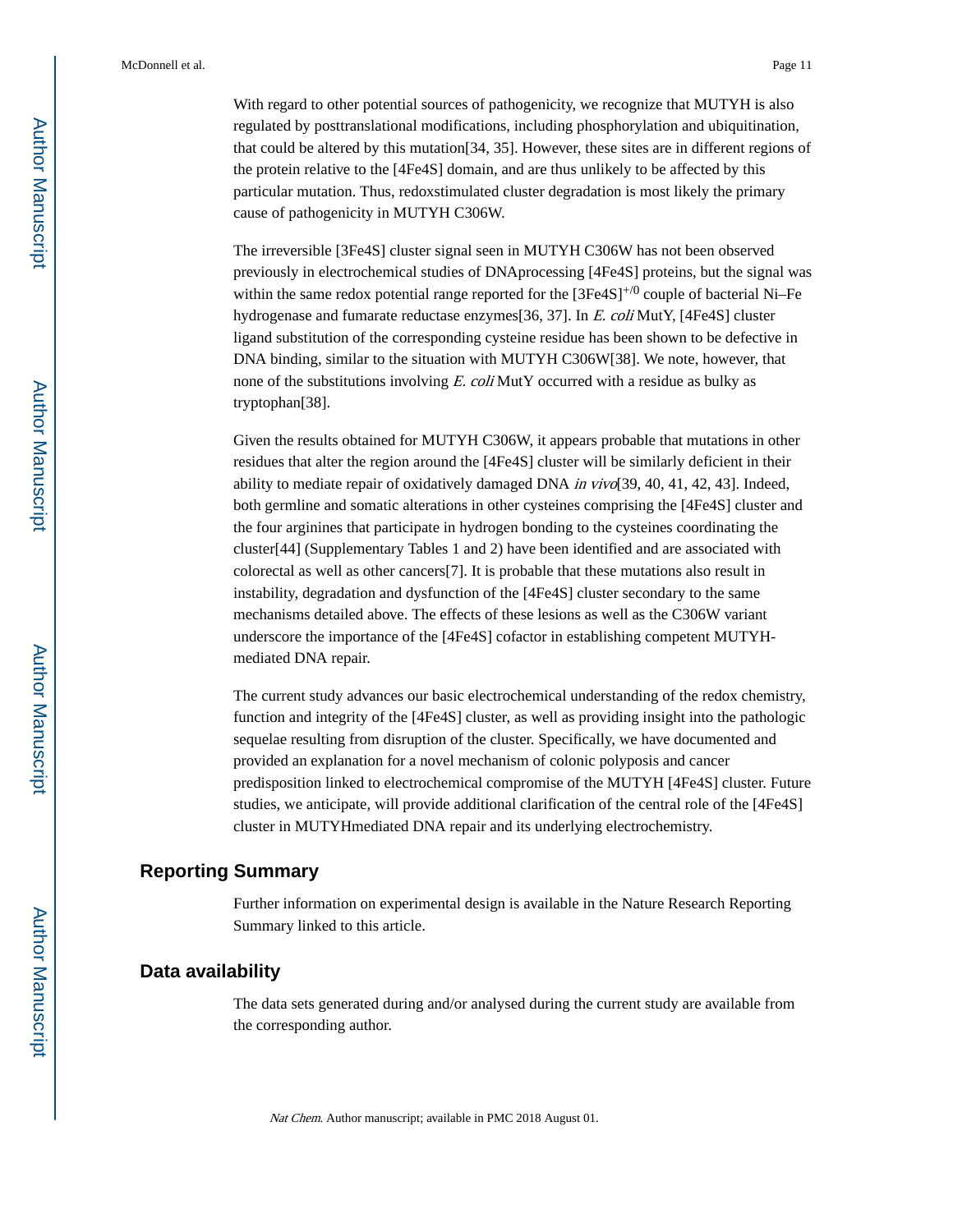### **Supplementary Material**

Refer to Web version on PubMed Central for supplementary material.

#### **Acknowledgments**

The authors thank T. Huston of the W.M. Keck Lab in the Department of Earth & Environmental Sciences at the University of Michigan for ICPHRMS analyses. This work was funded in part by a Ruth L. Kirschstein National Research Service Award (GM095065 to J.A.C.), a National Institutes of Health (NIH) grant (R35 GM118101) and an H.W. Vahlteich Professorship (to D.H.S.), a Ruth L. Kirschstein National Research Service Award and American Society of Clinical Oncology Young Investigator Award (to K.M.), grant 1R01CA197350 (to S.B.G.), a USC Norris Comprehensive Cancer Center Support Grant (CA014089 to S.B.G.), an award from the Ming Hsieh Institute for Engineering—Medicine for Cancer, and support from Daniel and Maryann Fong and the Anton B. Burg Foundation (to S.B.G.). P.L.B., E.O.B. and J.K.B. acknowledge the NIH (GM126904 to J.K.B.) and Moore Foundation for financial support. E.O.B. acknowledges NIH training grant T32GM07616 and a Ralph Parsons Fellowship for support.

#### **References**

- 1. Markkanen E, Dorn J, Hubscher U. MUTYH DNA glycosylase: the rationale for removing undamaged bases from the DNA. Front Genet. 2013; 4:18. [PubMed: 23450852]
- 2. AlTassan N, et al. Inherited variants of MYH associated with somatic G:C→T:A mutations in colorectal tumors. Nat Genet. 2002; 30:227–232. [PubMed: 11818965]
- 3. Sampson JR, et al. Autosomal recessive colorectal adenomatous polyposis due to inherited mutations of MYH. Lancet. 2003; 362:39–41. [PubMed: 12853198]
- 4. Sieber OM, et al. Multiple colorectal adenomas, classic adenomatous polyposis, and germline mutations in MYH. N Engl J Med. 2003; 348:791–799. [PubMed: 12606733]
- 5. Cleary SP, et al. Germline MutY human homologue mutations and colorectal cancer: a multisite case–control study. Gastroenterology. 2009; 136:1251–1260. [PubMed: 19245865]
- 6. Jones N, et al. Increased colorectal cancer incidence in obligate carriers of heterozygous mutations in MUTYH. Gastroenterology. 2009; 137:489–494. [PubMed: 19394335]
- 7. Out AA, et al. Leiden Open Variation Database of the MUTYH gene. Human Mutat. 2010; 31:1205–1215.
- 8. Maio N, Rouault TA. Iron–sulfur cluster biogenesis in mammalian cells: new insights into the molecular mechanisms of cluster delivery. Biochim Biophys Acta. 2015; 1853:1493–1512. [PubMed: 25245479]
- 9. Alseth I, et al. The Saccharomyces cerevisiae homologues of endonuclease III from Escherichia coli, Ntg1 and Ntg2, are both required for efficient repair of spontaneous and induced oxidative DNA damage in yeast. Mol Cell Biol. 1999; 19:3779–3787. [PubMed: 10207101]
- 10. TrasvinaArenas CH, LopezCastillo LM, SanchezSandoval E, Brieba LG. Dispensability of the [4Fe4S] cluster in novel homologues of adenine glycosylase MutY. FEBS J. 2016; 283:521–540. [PubMed: 26613369]
- 11. Cunningham RP, et al. Endonuclease III is an iron–sulfur protein. Biochemistry. 1989; 28:4450– 4455. [PubMed: 2548577]
- 12. Porello SL, Cannon MJ, David SS. A substrate recognition role for the  $[4Fe4S]^{2+}$  cluster of the DNA repair glycosylase MutY. Biochemistry. 1998; 37:6465–6475. [PubMed: 9572864]
- 13. Boal AK, et al. DNAbound redox activity of DNA repair glycosylases containing [4Fe4S] clusters. Biochemistry. 2005; 44:8397–8407. [PubMed: 15938629]
- 14. Gorodetsky AA, Boal AK, Barton JK. Direct electrochemistry of endonuclease III in the presence and absence of DNA. J Am Chem Soc. 2006; 128:12082–12083. [PubMed: 16967954]
- 15. Arnold AR, Grodick MA, Barton JK. DNA charge transport: from chemical principles to the cell. Cell Chem Biol. 2016; 23:183–197. [PubMed: 26933744]
- 16. O'Brien E, Silva RM, Barton JK. Redox signaling through DNA. Isr J Chem. 2016; 56:705–723. [PubMed: 28090121]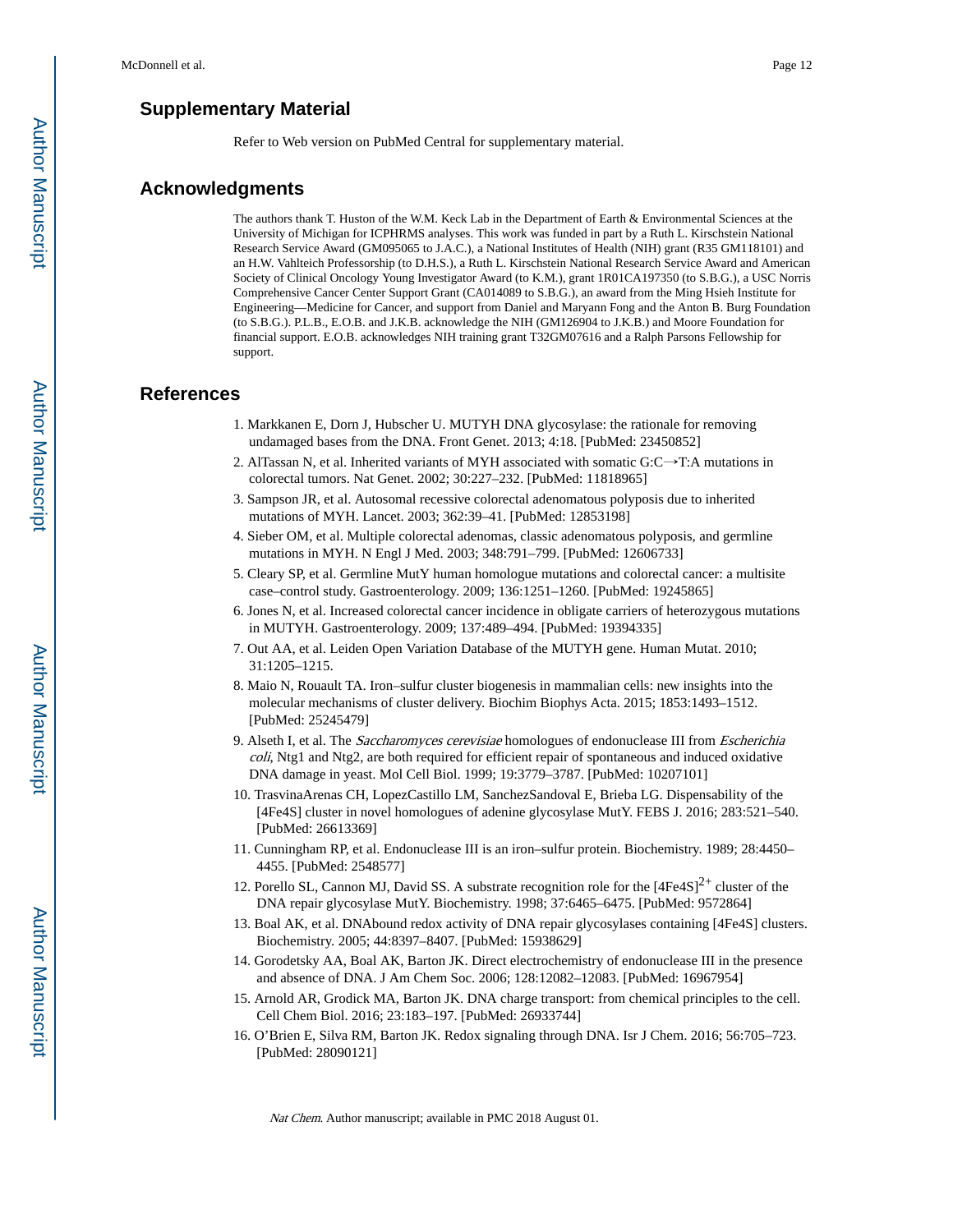- 17. Yavin E, et al. Protein–DNA charge transport: redox activation of a DNA repair protein by guanine radical. Proc Natl Acad Sci USA. 2005; 102:3546–3551. [PubMed: 15738421]
- 18. Boal AK, et al. Redox signaling between DNA repair proteins for efficient lesion detection. Proc Natl Acad Sci USA. 2009; 106:15237–15242. [PubMed: 19720997]
- 19. D'Agostino VG, et al. Functional analysis of MUTYH mutated proteins associated with familial adenomatous polyposis. DNA Repair (Amst). 2010; 9:700–707. [PubMed: 20418187]
- 20. Kundu S, Brinkmeyer MK, Livingston AL, David SS. Adenine removal activity and bacterial complementation with the human MutY homologue (MUTYH) and Y165C, G382D, P391L and Q324R variants associated with colorectal cancer. DNA Repair (Amst). 2009; 8:1400–1410. [PubMed: 19836313]
- 21. Porello SL, Leyes AE, David SS. Singleturnover and presteadystate kinetics of the reaction of the adenine glycosylase MutY with mismatchcontaining DNA substrates. Biochemistry. 1998; 37:14756–14764. [PubMed: 9778350]
- 22. Rich RL, Myszka DG. Higherthroughput, labelfree, realtime molecular interaction analysis. Anal Biochem. 2007; 361:1–6. [PubMed: 17145039]
- 23. Profrock D, Prange A. Inductively coupled plasmamass spectrometry (ICPMS) for quantitative analysis in environmental and life sciences: a review of challenges, solutions, and trends. Appl Spectrosc. 2012; 66:843–868. [PubMed: 22800465]
- 24. Pheeney CG, Arnold AR, Grodick MA, Barton JK. Multiplexed electrochemistry of DNAbound metalloproteins. J Am Chem Soc. 2013; 135:11869–11878. [PubMed: 23899026]
- 25. Boon EM, Salas JE, Barton JK. An electrical probe of protein–DNA interactions on DNAmodified surfaces. Nat Biotechnol. 2002; 20:282–286. [PubMed: 11875430]
- 26. Kelley SO, Barton JK, Jackson NM, Hill MG. Electrochemistry of methylene blue bound to a DNA‐ modified electrode. Bioconjug Chem. 1997; 8:31–37. [PubMed: 9026032]
- 27. Pope MA, David SS. DNA damage recognition and repair by the murine MutY homologue. DNA Repair (Amst). 2005; 4:91–102. [PubMed: 15533841]
- 28. Johnson MK, Duderstadt RE, Duin EC. Biological and synthetic [Fe3S4] clusters. Adv Inorg Chem. 1999; 47:1–82.
- 29. Sweeney WV, Rabinowitz JC. Proteins containing 4Fe4S clusters: an overview. Annu Rev Biochem. 1980; 49:139–161. [PubMed: 6250442]
- 30. Duff JLC, Breton JLJ, Butt JN, Armstrong FA, Thomson AJ. Novel redox chemistry of [3Fe4S] clusters: Electrochemical characterization of the allFe(II) form of the [3Fe4S] cluster generated reversibly in various proteins and its spectroscopic investigation in Sulfolobus acidocaldarius ferredoxin. J Am Chem Soc. 1996; 118:8593–8603.
- 31. Netz DJA, et al. Eukaryotic DNA polymerases require an iron–sulfur cluster for the formation of active complexes. Nat Chem Biol. 2012; 8:125–132.
- 32. Good NE, et al. Hydrogen ion buffers for biological research. Biochemistry. 1966; 5:467. [PubMed: 5942950]
- 33. Ugwu SO. The effect of buffers on protein conformational stability. Pharm Technol. 2004; 28:86– 108.
- 34. Kundu S, Brinkmeyer MK, Eigenheer RA. Ser 524 is a phosphorylation site in MUTYH and Ser 524 mutations alter 8oxoguanine (OG): a mismatch recognition. DNA Repair (Amst). 2010; 9:1026–1037. [PubMed: 20724227]
- 35. Dorn J, Ferrari E, Imhof R, Ziegler N, Hubscher U. Regulation of human MutYH DNA glycosylase by the E3 ubiquitin ligase mule. J Biol Chem. 2014; 289:7049–7058. [PubMed: 24443563]
- 36. Asso M, Guigliarelli B, Yagi T, Bertrand P. EPR and redox properties of Desulfovibrio vulgaris Miyazaki hydrogenase: comparison with the Ni–Fe enzyme from Desulfovibrio gigas. Biochim Biophys Acta. 1992; 1122:50–56. [PubMed: 1321673]
- 37. Kowal AT, et al. Effect of cysteine to serine mutations on the properties of the [4Fe4S] center in Escherichia coli fumarate reductase. Biochemistry. 1995; 34:12284–12293. [PubMed: 7547971]
- 38. Golinelli MP, Chmiel NH, David SS. Sitedirected mutagenesis of the cysteine ligands to [4Fe‐ 4S] cluster of Escherichia coli MutY. Biochemistry. 1999; 38:6997–7007. [PubMed: 10353811]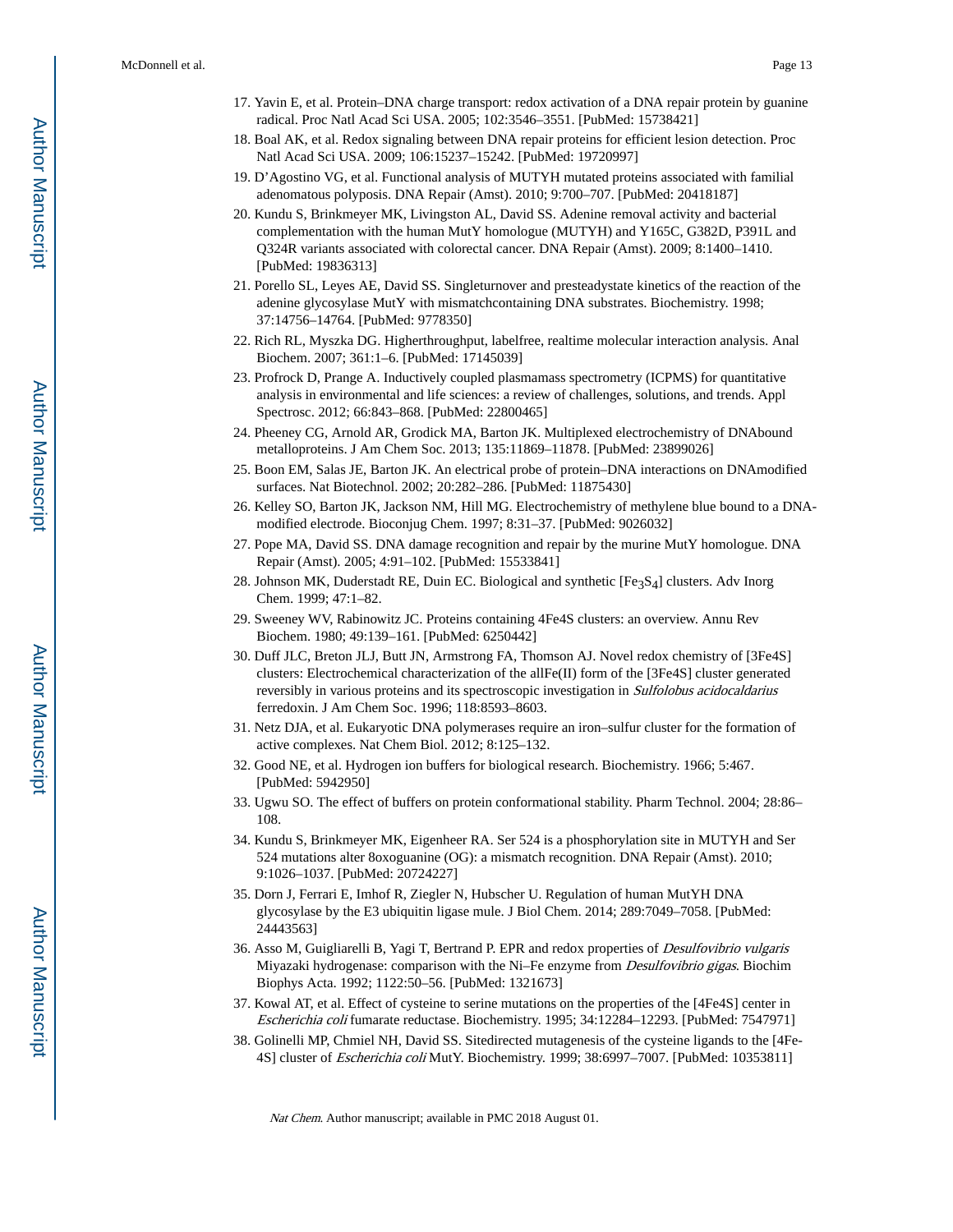- 39. Bai H, et al. Functional characterization of two human MutY homolog (hMYH) missense mutations (R227W and V232F) that lie within the putative hMSH6 binding domain and are associated with hMYH polyposis. Nucleic Acids Res. 2005; 33:597–604. [PubMed: 15673720]
- 40. Ali M, et al. Characterization of mutant MUTYH proteins associated with familial colorectal cancer. Gastroenterology. 2008; 135:499–507. [PubMed: 18534194]
- 41. Bai H, et al. Functional characterization of human MutY homolog (hMYH) missense mutation (R231L) that is linked with hMYHassociated polyposis. Cancer Lett. 2007; 250:74–81. [PubMed: 17081686]
- 42. Goto M, et al. Adenine DNA glycosylase activity of 14 human MutY homolog (MUTYH) variant proteins found in patients with colorectal polyposis and cancer. Human Mutat. 2010; 31:E1861– 1874.
- 43. Fleischmann C, et al. Comprehensive analysis of the contribution of germline MYH variation to earlyonset colorectal cancer. Int J Cancer. 2004; 109:554–558. [PubMed: 14991577]
- 44. Luncsford PJ, et al. A structural hinge in eukaryotic MutY homologues mediates catalytic activity and Rad9Rad1Hus1 checkpoint complex interactions. J Mol Biol. 2010; 403:351–370. [PubMed: 20816984]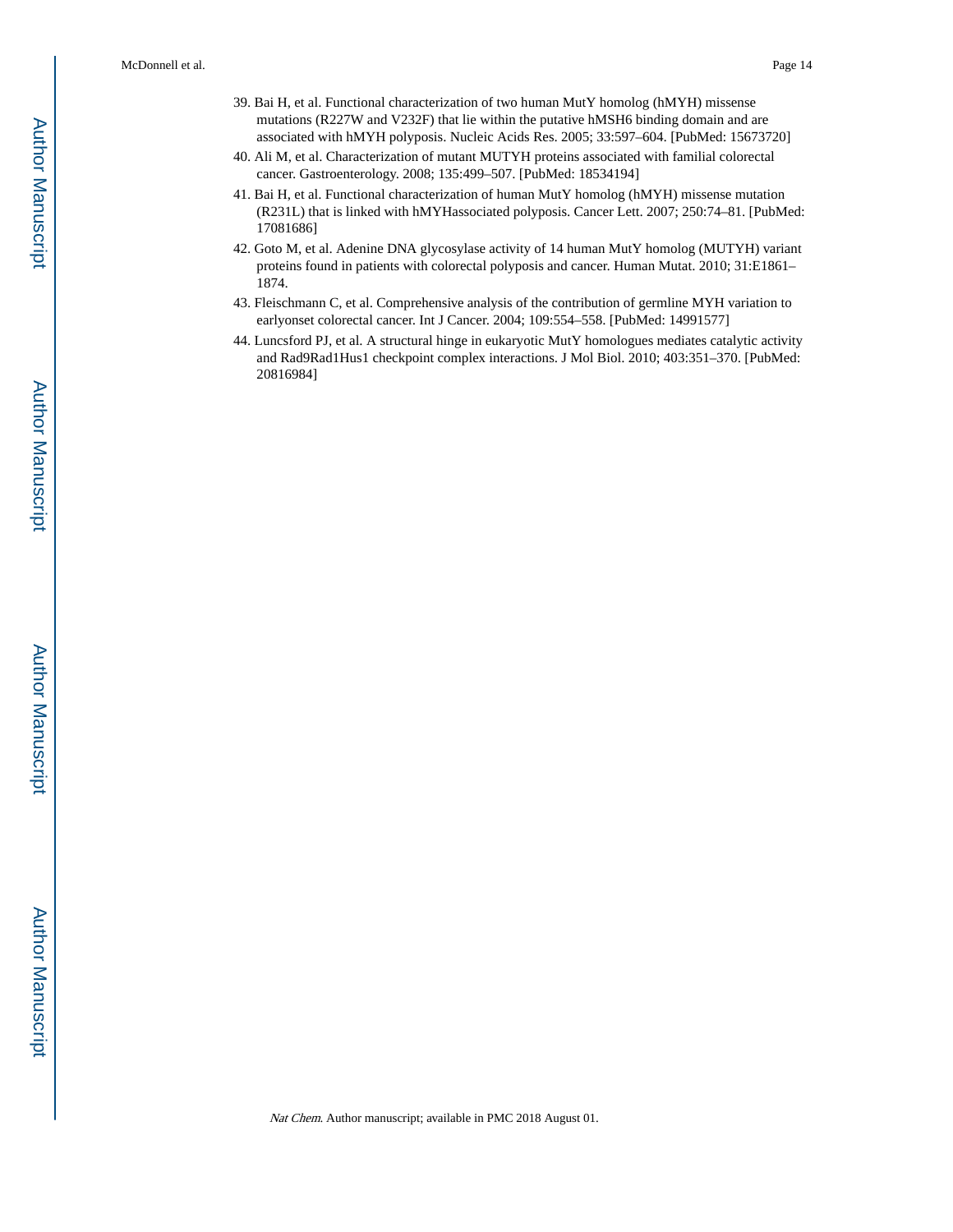

#### **Fig. 1.**

A novel human MUTYH variant, C306W, lacks glycosylase activity.

**a**, Ribbonmodel structure of MutY/DNA complex illustrating two pathogenic, well‐ characterized MAPrelevant residues Y179C and G396D, as well as the newly identified variant C306W. All three amino acids are conserved from bacteria to humans. Their relative positions are illustrated using a Geobacillus stearothermophilus MutY/DNA complex, with the corresponding residue numbers from human MUTYH isoform β3 in parentheses (structure from PDB ID 1RRQ). The novel C306W mutation occurs in one of four cysteine residues that ligate the conserved [4Fe4S] cluster in MUTYH. Black lines, wildtype MUTYH; green lines, G396D; red lines, Y179C; blue lines, C306W. All data are presented as mean $+s.d., n=3$ . **b**, Glycosylase assay using soluble, monomeric MUTYH. Relative to WT and G396D MUTYH, Y179 and C306 proteins demonstrate severely attenuated DNA scission activity. **c**, Multiple turnover reaction conditions define the concentration of active protein within a purified protein sample. The glycosylase assay was performed with sufficient MUTYH protein to generate reaction burst amplitudes  $(A_0)$  within the detectable range. MUTYH active fractions,  $A_0$ , and  $k_B$  and  $k_L$  rate constants of the excision reaction during the exponential and linear phase, respectively, were determined by fitting the data points to the equation  $[P]=A_0[1-\exp(-k_B)t]+k_Lt$ . **d**, Adenine excision activity of WT and mutant MUTYH proteins after correcting for active fractions,  $A_0$ . The correction for active MUTYH C306W and Y179C proteins shifted their assay concentrations below 2.5 nM.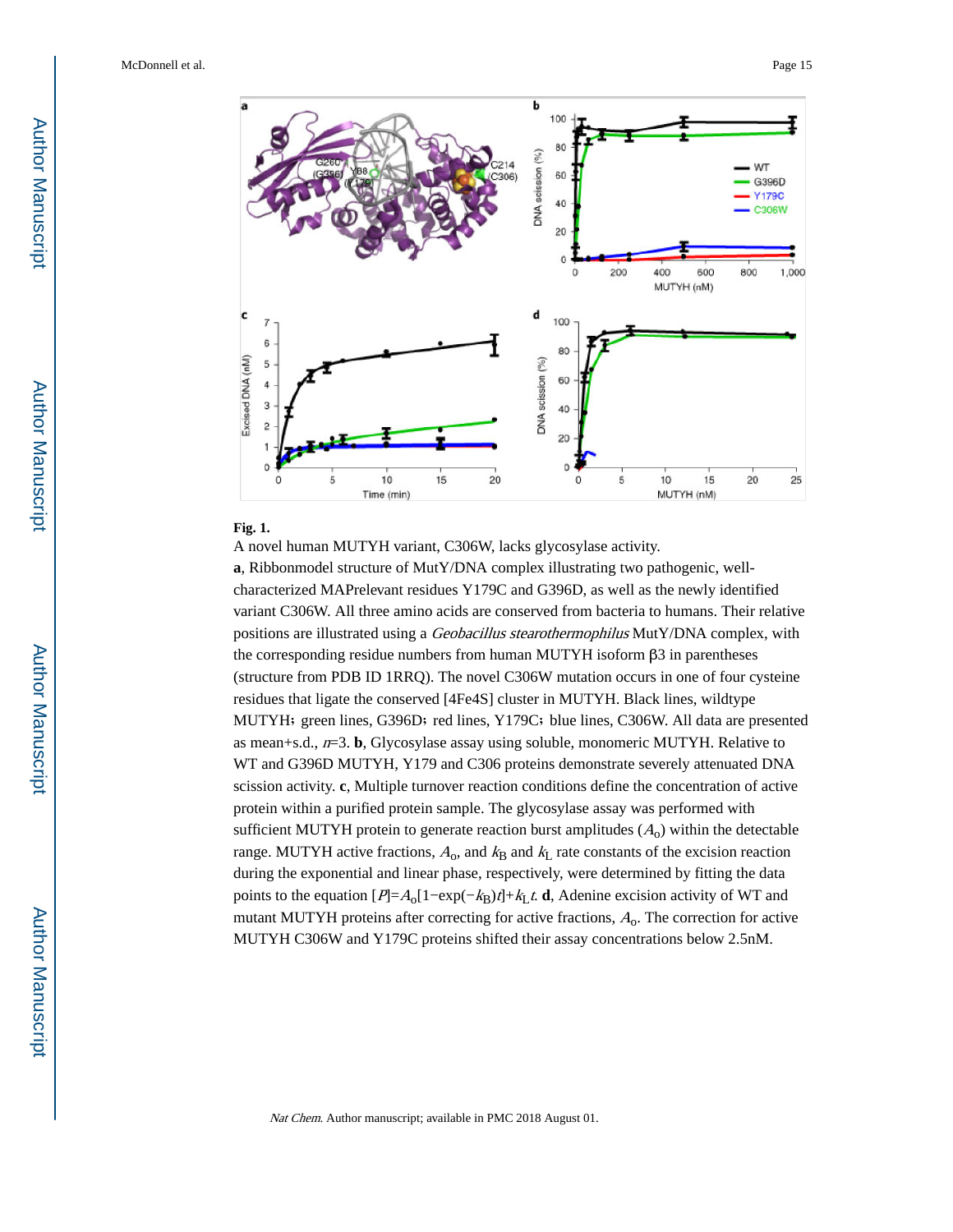

#### **Fig. 2.**

Initial electrochemical and spectroscopic characterization of MUTYH variants.

**a**, Electrochemistry is carried out on DNAmodified gold electrodes, which allow controlled reduction or oxidation of the [4Fe4S] cluster. **b**, Incubation of 2–2.5 μM WT, Y179C, G396D or C306W MUTYH on a DNAmodified electrode in storage buffer (20 mM Tris, 100 mM NaCl, 1mM dithiothreitol (DTT), 0.5mM EDTA, 10% glycerol vol/vol, pH7.4) resulted in a reversible signal with a midpoint potential of ~105 mV versus NHE. C306W uniquely exhibited an irreversible reductive peak around −50 mV versus NHE, which we presumed to be some form of oxidative degradation product. **c**, After aerobic oxidation by bulk electrolysis, the UV–vis spectrum of C306W showed no evidence of aggregation but did display a broad increase in absorption from 700 to 300 nm, suggestive of cluster oxidation. **d**, Consistent with cluster degradation in the presence of oxygen, aerobic bulk electrolysis of C306W enhanced the size of the irreversible peak relative to the reversible signal, while anaerobic incubation provided a protective effect. All square wave voltammetry (SQWV) measurements were obtained at a frequency of 15 Hz and 0.025 V amplitude, and the signals shown are an average from at least four separate electrodes on a multiplexed chip. The SQWV background current levels in **b** were all comparable and have been adjusted for ease of visualization. Bulk electrolysis was performed for 1 h at 0.412 V versus NHE on a DNA‐ modified gold rod electrode in a glass cell.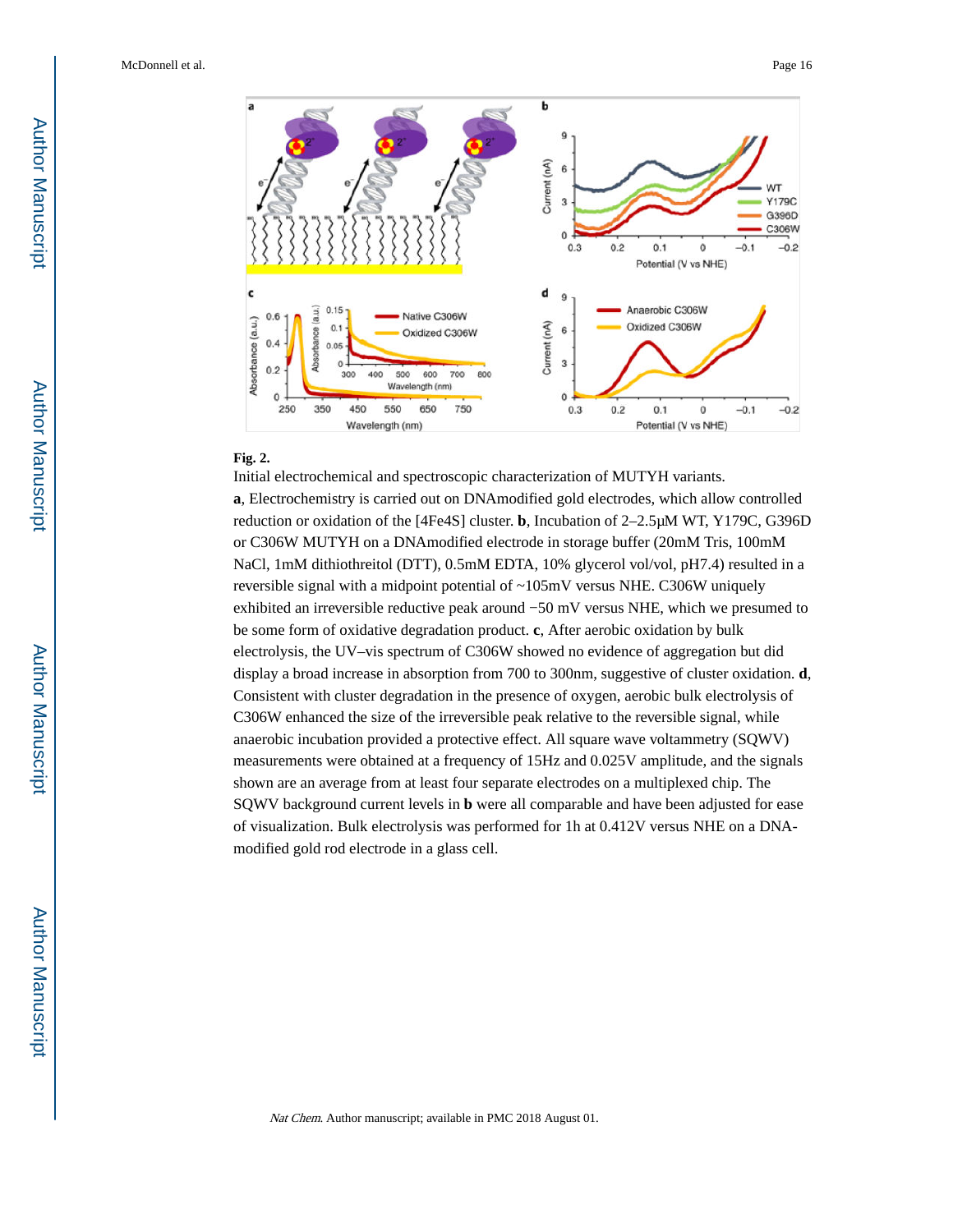

#### **Fig. 3.**

Characterization of MUTYH in HEPES and analysis of the C306W decay product. **a**, UV–vis spectra of concentrated WT, Y179C and G396D exchanged into HEPES buffer (20 mM HEPES, 100  mM KCl, 1 mM DTT, 0.5 mM EDTA, 10% glycerol vol/vol, pH 7.4) all displayed the characteristic [4Fe4S] cluster absorption band centred at 410 nm. In contrast, the C306W spectrum showed broadly increased absorbance associated with oxidation. **b**, EPR spectra of 15 μM (WT and C306W) or 5 μM (Y179C and G396D) MUTYH variants. The C306W EPR spectrum shows a sharp peak at  $g=2.018$  with a shoulder at  $g=2.04$ , supporting identification of the degradation product as a [3Fe4S]<sup>+</sup> cluster. Continuouswave Xband EPR spectra were measured at 10 K with 12.88 mW microwave power, 2 G modulation amplitude, and  $5.02\times10^3$  receiver gain.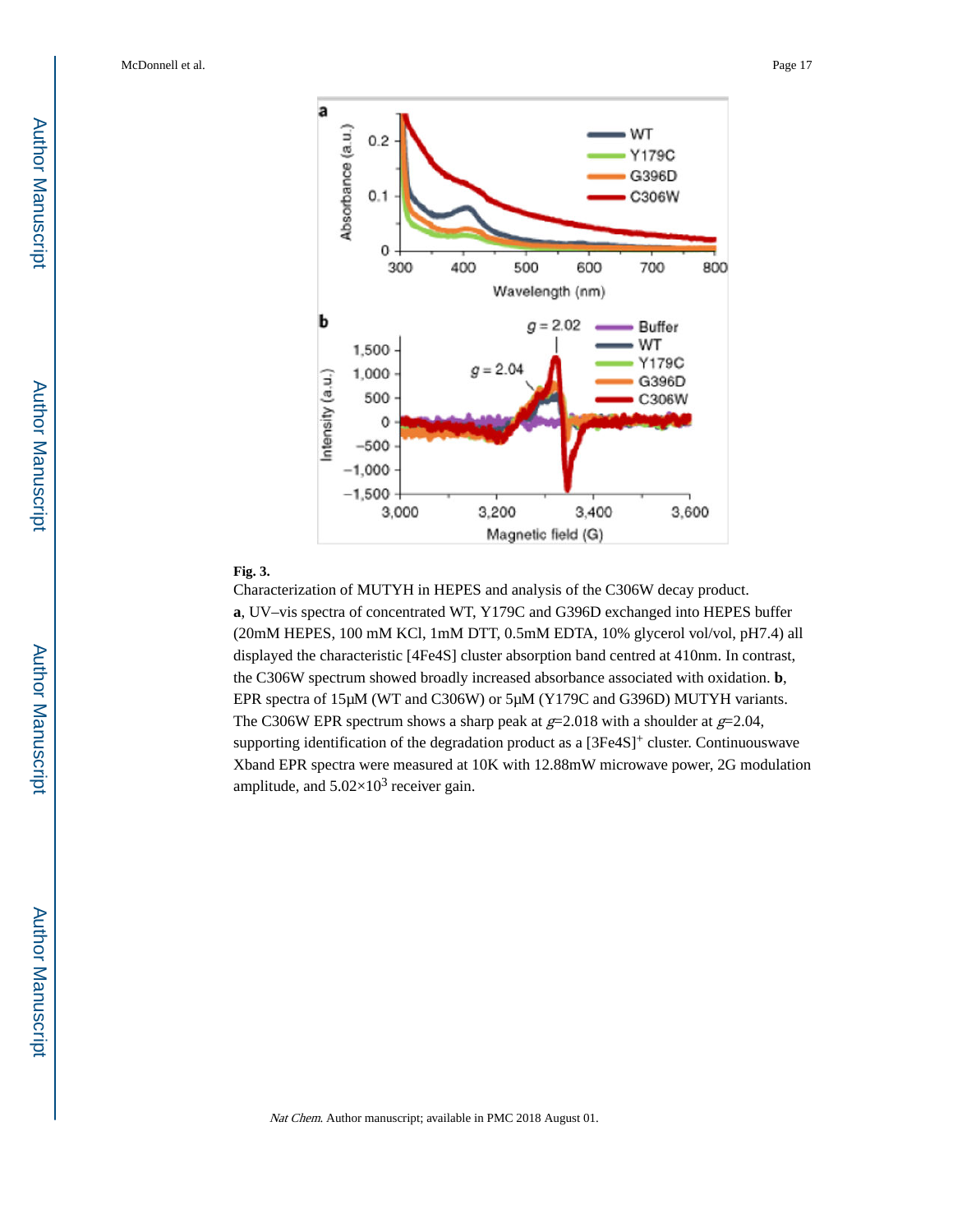**Table 1**

Determination of rate and binding constants Determination of rate and binding constants **Multiple turnover experiment**

Multiple turnover experiment

| Enzyme ID  | [Protein] (nM)                                                        | $\frac{A_0}{A_0}$ | $A_0$ [protein] $(%$ <sub>0</sub> )  |                         | $k_B$ (min <sup>-1</sup> ) $k_L$ (min <sup>-1</sup> nM) |               |               |  |
|------------|-----------------------------------------------------------------------|-------------------|--------------------------------------|-------------------------|---------------------------------------------------------|---------------|---------------|--|
| Wild type  | 25                                                                    | $4.8 + 0.2$       | 19.2                                 |                         | $0.8 + 0.1$                                             | $0.07 + 0.01$ |               |  |
| Y179C      | 2,670                                                                 | $1.1 + 0.1$       | 0.04                                 |                         | $1.0 + 0.2$                                             |               |               |  |
| $C306$ $N$ | 500                                                                   | $1.0 + 0.1$       | 0.2                                  |                         | $1.2 + 0.2$                                             | $0.01 + 0.01$ |               |  |
|            |                                                                       |                   |                                      |                         |                                                         |               |               |  |
|            |                                                                       |                   | Multiple turnover experiment         |                         |                                                         |               |               |  |
| Enzyme ID  | [Protein] (nM)                                                        | ₹                 |                                      |                         | A/[protein] (%)                                         | $k$ (min)     | $k$ (min nM)  |  |
| G396D      | 25                                                                    |                   | $1.2 + 0.2$                          | 4.9                     |                                                         | $0.3 + 0.1$   | $0.05 + 0.01$ |  |
|            | Enzyme/DNA kinetic binding data obtained from biolayer interferometry |                   |                                      |                         |                                                         |               |               |  |
| Enzyme ID  | $k_{on}$ $(M^{-1}s^{-1}) \times 10^4$                                 |                   | $k_{\rm off} (10^{-4} {\rm s}^{-1})$ | $K_{\rm D} (10^{-9} M)$ |                                                         |               |               |  |
| Wild type  | $43 \pm 0.4$                                                          |                   | $2.7 + 0.03$                         | $0.6 + 0.01$            |                                                         |               |               |  |
| Y179C      | $2.9 + 0.4$                                                           |                   | $5.0 + 0.21$                         | $17 + 2.57$             |                                                         |               |               |  |

Top: Determination of rate constants from multiple turnover experiment. Top: Determination of rate constants from multiple turnover experiment. **G396D** 10±0.5  $\left| \begin{array}{cc} 10 \pm 0.5 \\ 5.3 \pm 0.12 \end{array} \right|$  5.2±0.27

 $5.2 + 0.27$ 

 $5.3 + 0.12$ 

**C306W** No binding

 $C306W$ G396D

 $10\pm0.5$ 

No binding

Nat Chem. Author manuscript; available in PMC 2018 August 01.

Bottom: Determination of binding constants with BLI. k and k are the association and dissociation rates and K is the equilibrium dissociation constant. Bottom: Determination of binding constants with BLI. k and k are the association and dissociation rates and K is the equilibrium dissociation constant.

Data show mean+s.d., Data show mean+s.d.,  $n=3$ . Top: Determination of rate constants from multiple turnover experiment. Top: Determination of rate constants from multiple turnover experiment. Bottom: Determination of binding constants with BLI. kon and koff are the association and dissociation rates and KD is the equilibrium dissociation constant. D is the equilibrium dissociation constant. Bottom: Determination of binding constants with BLI. kon and koff are the association and dissociation rates and K

Data show mean+s.d., Data show mean+s.d.,  $n=3$ .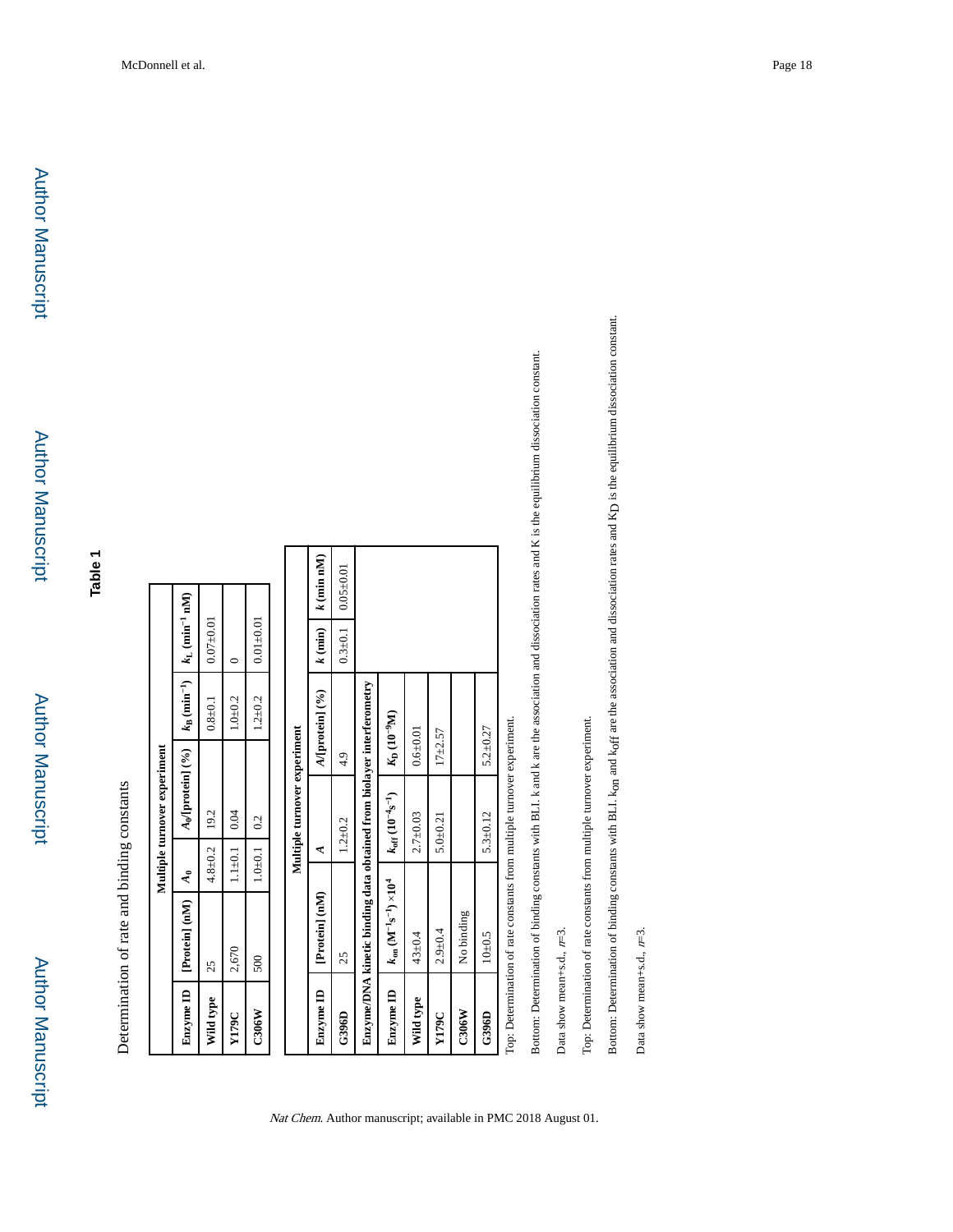#### **Table 2**

Elemental iron analysis of MUTYH proteins by ICPHRMS

| <b>Enzyme ID</b> | [Fe] (µM)       | $[MUTYH] (\mu M)$ | Ratio 4Fe/enzyme (%) |
|------------------|-----------------|-------------------|----------------------|
| Wild type        | $6.42 \pm 0.32$ | 1.36              | 115                  |
| <b>Y179C</b>     | $6.40 \pm 0.32$ | 1.65              | 95                   |
| <b>C306W</b>     | $0.78 \pm 0.03$ | 1.63              | q                    |
| <b>G396D</b>     | $6.59 \pm 0.33$ | 1.62              | 99                   |
| <b>Buffer</b>    | $0.17 \pm 0.03$ |                   |                      |

Data show mean±s.d.,  $n=3$ .